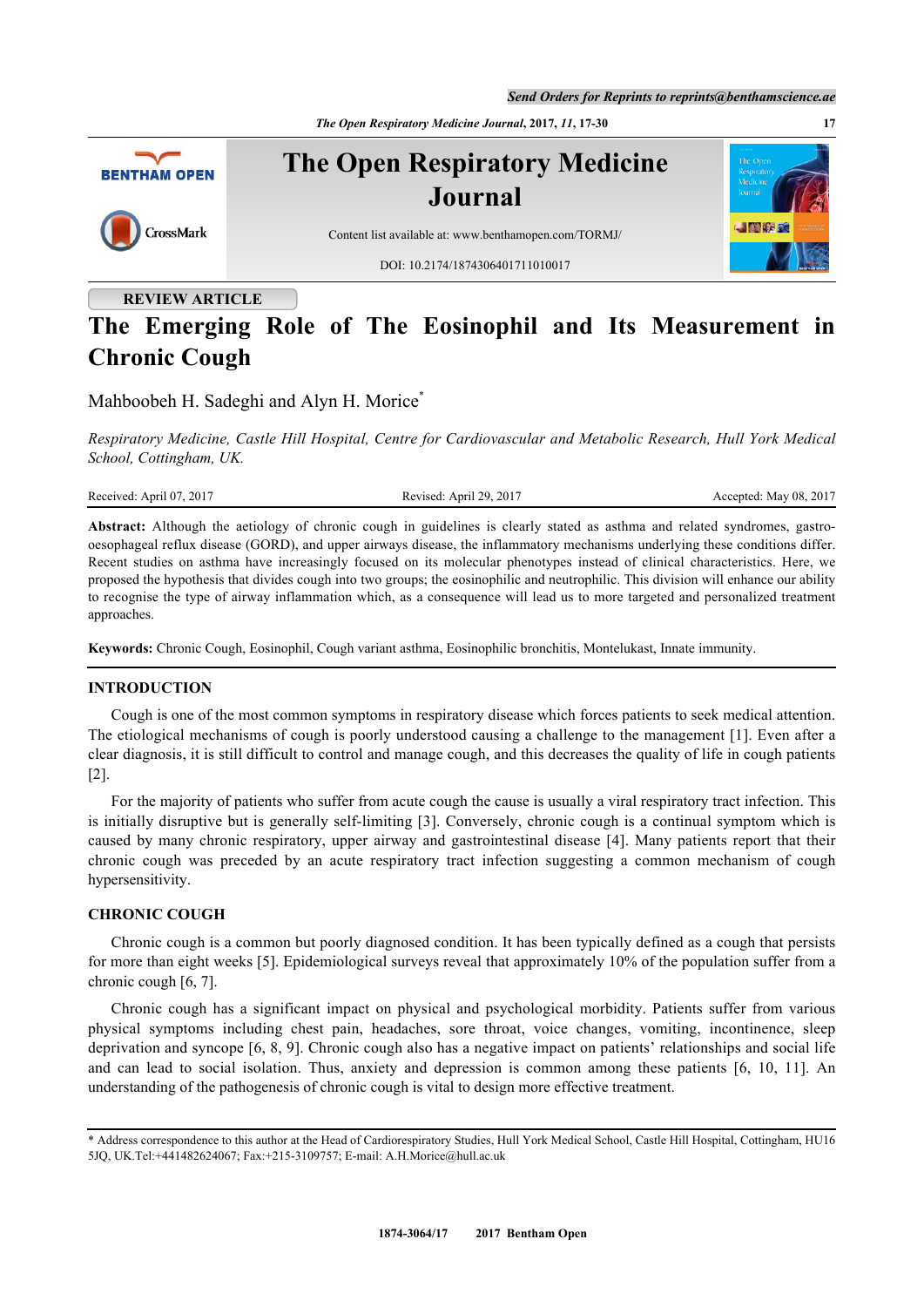## **AETIOLOGY OF CHRONIC COUGH**

In the literature it has been reported that there are three common aetiologies of chronic cough: 1)asthma and related syndromes, 2) gastro-oesophageal reflux disease (GORD), and 3) upper airways cough syndrome characterised by postnasal drip, rhinitis, and sinonasal disease. However, despite following diagnostic algorithms in cough guidelines, in many patients the cause of cough remains obscure leading to term "idiopathic" chronic cough[[5,](#page-9-4) [7,](#page-9-6) [12](#page-9-11), [13](#page-9-12)]. To overcome this diagnostic uncertainty an overarching syndrome based on the observed hypersensitivity to external noxious stimuli was proposed. Evidence for this approach was obtained in a worldwide survey of 10032 chronic cough patients from 11 cough clinics. Patients appeared to have a single, common, clinical entity [[14\]](#page-9-13).This survey has shown that there is a common clinical history and demographic profile in these patients. We have suggested that the Cough Hypersensitivity Syndrome is a consequence of a form of gastro-oesophageal disease [[15](#page-9-14)]. We hypothesize that reflux causes inflammation in the airways which in some leads to an eosinophilic response thus giving rise to asthma like syndromes. This airway reflux also irritates the nasal passages and sinuses giving rise to upper airways disease [\[16\]](#page-9-15). Differences in the prevalence of chronic cough phenotypes may depend on access to specialists, their particular interest and in their understanding of the causes of cough [\[12](#page-9-11), [17\]](#page-9-16). Here, we suggest that different phenotypes of chronic cough are due to differences in the profile of inflammation seen in individual patients and hypothesise that important therapeutic consequences are dependent on these difference.

#### **1. Asthma And Related Syndromes**

Chronic cough is one of the predominant asthma symptoms. However, what defines the diagnosis of "asthma" is unclear [[18](#page-9-17)]. It has been claimed that there are three different asthmatic conditions which lead to isolated chronic cough: 1) cough variant asthma, 2) atopic cough, and 3) eosinophilic bronchitis.

Patients with cough variant asthma characteristically suffer from non-productive cough in the absence of other asthma symptoms such as wheezing and dyspnea [[19\]](#page-9-18). This cough is characterised with bronchial hyper responsiveness and eosinophilia in both sputum and broncho alveolar lavage (BAL), but without bronchoconstriction or airway obstruction [[12,](#page-9-11) [19,](#page-9-18) [20\]](#page-9-19).

Atopic cough is characterised by cough hypersensitivity and sputum eosinophilia in the absence of bronchial hyper responsiveness and airway obstruction [\[21](#page-9-20)]. A history of an atopic constitution may be found in this group of patients [\[12](#page-9-11), [20](#page-9-19)]. Whether these patients truly represent a separate subgroup has been challenged [[22\]](#page-9-21).

Eosinophilic bronchitis is a condition in which chronic cough is present with sputum eosinophilia without variable airflow obstruction (bronchoconstriction) and bronchial hyperresponsiveness[[23](#page-9-22)]. Eosinophilic bronchitis chronic cough may be refractory to inhaled anti-asthma therapy but they respond to high doses of parenteral steroids [[24\]](#page-10-0).

#### **2. Gastro-Oesophageal Reflux Disease**

Classic gastro-oesophageal reflux disease (GORD) has been identified in 2 - 40% of cases in prospective studies of chronic cough. However, diagnosis of the more important extra-oesophageal reflux is problematic as there are no clear diagnostic criteria [\[25](#page-10-1)].

Classically, the retrograde movement of acid and other gastric contents of the stomach into the oesophagus and beyond is termed gastro-oesophageal reflux. In the majority of patients, this is due to impaired function or brief relaxation of the lower oesophageal sphincter (LOS). GORD causes symptoms such as acid regurgitation, and heart burn which improve by anti-acid therapy such as the proton pump inhibitors (PPIs) [[5,](#page-9-4) [13\]](#page-9-12). However, extra-oesophageal non-acid reflux may be an aerosol and gaseous. We have suggested that "The reflux which causes respiratory consequences is a gaseous mist which is partially or even wholly non-acid. This mist can travel up the oesophagus without a peristaltic wave since the oesophagus, as is usually seen on thoracic computed tomography, is patent; a socalled common cavity" [\[16](#page-9-15)]. Normally, the LOS opens and allows this gas to pass. However, when this gaseous mist excessively increases in the airway or in some cases if the airway becomes sensitive, it can cause inflammation in the respiratory tract, as well as the nose, ears and sinuses [\[16](#page-9-15)]. The symptom profile arising from is termed" airway reflux" as we have called it. Other terms for the same phenomenon are extra esophageal reflux, laryngopharyngeal reflux (LPR), and silent reflux. The latter because heartburn and regurgitation which are typical symptoms of GORD may be absent [[26](#page-10-2)]. Objective evidence of airway reflux may be obtained by impedance measurements or the detection of pepsin in saliva [[27](#page-10-3)]. However such techniques are imprecise and the clinical history is in our opinion key to the diagnosis. This symptom complex has been codified in a validated questionnaire which is called Hull Airways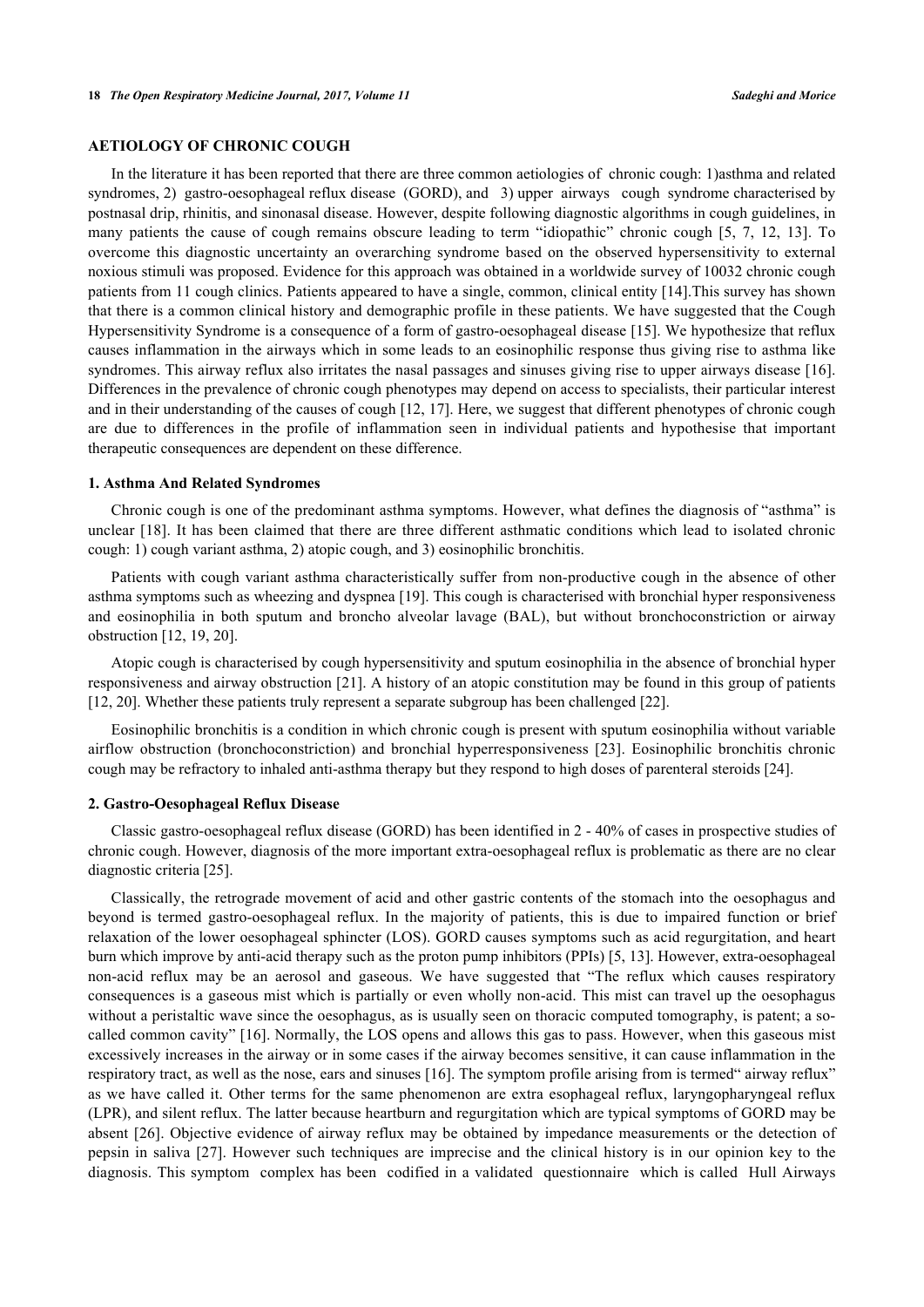Reflux Questionnaire

(HARQ). This validated questionnaire supports the diagnosis of extra oesophageal reflux associated with cough in the majority of patients with chronic cough [[28,](#page-10-4) [29\]](#page-10-5).

## **3. Upper Airways Disease**

Postnasal drip (PND) is defined as a sense of nasal secretions or dripping into the back of the throat from the nose or sinuses. PND is said to lead to symptoms such as cough, frequently clearing the throat (throat-clearing) and nasal discharge or nasal stuffiness. Belief in the syndrome arose from the observation of first generation of antihistamines causing an improvement in cough in significant number of patients [[30](#page-10-6)]. However, this is a central effect, since potent second generation of antihistamines which do not pass the blood brain barrier have no effect on chronic cough [[31](#page-10-7)] Gaseous airway reflux may cause upper airways symptoms by epithelial damage in the upper respiratory tract and irritation of the larynx and cough receptors [\[32](#page-10-8), [33](#page-10-9)].

## **COUGH INFLAMMATION PHENOTYPES**

Recently, molecular phenotypes of asthma (eosinophilic asthma and neutrophilic asthma) based on inflammatory biomarkers have been developed to understand the mechanistic insights and pathology of asthma [[34\]](#page-10-10). Similarly in cough, it has been evident that cough variant asthma, atopic cough, and eosinophilic bronchitis (EB) present an eosinophilic phenotype in cough patients [[12,](#page-9-11) [20](#page-9-19), [21,](#page-9-20) [23](#page-9-22), [35\]](#page-10-11). Studies from secondary care indicate that about 20% of patients with chronic cough have eosinophilic inflammation present in their airway, whereas the remaining patients tend to have a neutrophilic phenotype [[36](#page-10-12)]. This is important because those patients with eosinophilic inflammation respond to anti-inflammatory therapy [\[36](#page-10-12)]. Treatment of the EB can be highly effective, but classic asthma treatment often does not lead to complete resolution. Because the element of bronchoconstriction is missing in 'asthmatic cough' bronchodilators are not effective. The inflammation in asthmatic cough may also be more deep seated [\[37](#page-10-13)]. Asthmatic cough is a well-recognised phenomenon by physicians and so most patients with a chronic cough receive a trial of antiasthma medication such as inhaled or oral corticosteroids. However, it is not the only phenotype of cough, the majority having chronic non-specific inflammation. These patients do not respond and so dose escalation is common. Indeed, many patients are given potentially harmful therapy such as parenteral steroids with little chance of therapeutic response.

## **IMPORTANCE OF INNATE IMMUNE SYSTEM IN EOSINOPHILIC INFLAMMATION**

Eosinophilic airway inflammation characterised in sputum, bronchoalveolar lavage (BAL) fluid and bronchial biopsies. Classically, it is believed T helper 2 cells (Th2) by releasing interleukin 4 (IL-4), IL-5, and IL-13 play a vital role to induce eosinophilic allergic asthma. Therefore, new treatment of asthma has been developed which blocks these cytokines [\[38](#page-10-14)]. Recently, the role of the innate immune system rather than the adaptive immune system in eosinophilic non-allergic asthma has been highlighted. Members of the innate lymphoid family, ILC group 2 produce type2 cytokines which are suggested to play an important part in the genesis of airway eosinophilic inflammation [\[38](#page-10-14) - [42](#page-10-15)].

# **T HELPER 2 CELLS AND EOSINOPHILIA**

The adaptive immune system has long been recognised as the major factor in allergic asthma through epithelial cellderived cytokines TSLP, IL-25 and IL-33 secreted during allergen exposure. As a result, Th2 cells release large amounts of inflammatory cytokines (IL-4, IL-5, and IL-13) [\[43](#page-10-16), [44](#page-10-17)].

IL-4 stimulates B cells class switching to IgE, which can bind to high-affinity IgE receptors (FcεR1) on basophils and mast cells. Activated basophils and mast cells release inflammatory mediators such as cytokines, chemokines, histamine, heparin, serotonin and proteases. These mediators cause constriction in smooth muscles, increase vascular permeability and mucus hypersecretion [[43](#page-10-16), [45](#page-10-18), [46](#page-11-0)]. IL-5 induces bone marrow to produce eosinophils leading to tissue eosinophilia and airway remodelling [[39,](#page-10-19) [45](#page-10-18), [46\]](#page-11-0). IL-13 mediates to increase production of mucus in airway epithelia and smooth muscle cells, and is necessary to promote airway hyperresponsiveness (AHR) [[43,](#page-10-16) [45,](#page-10-18) [46\]](#page-11-0).

#### **ILC2 CELLS AND EOSINOPHILIA**

Recently, the involvement of the innate immune system in airway eosinophilic inflammation has been clarified through a series of studies on humans and mice. Anti-IL-4 and anti-IL5 therapies in humans led to a favourable result in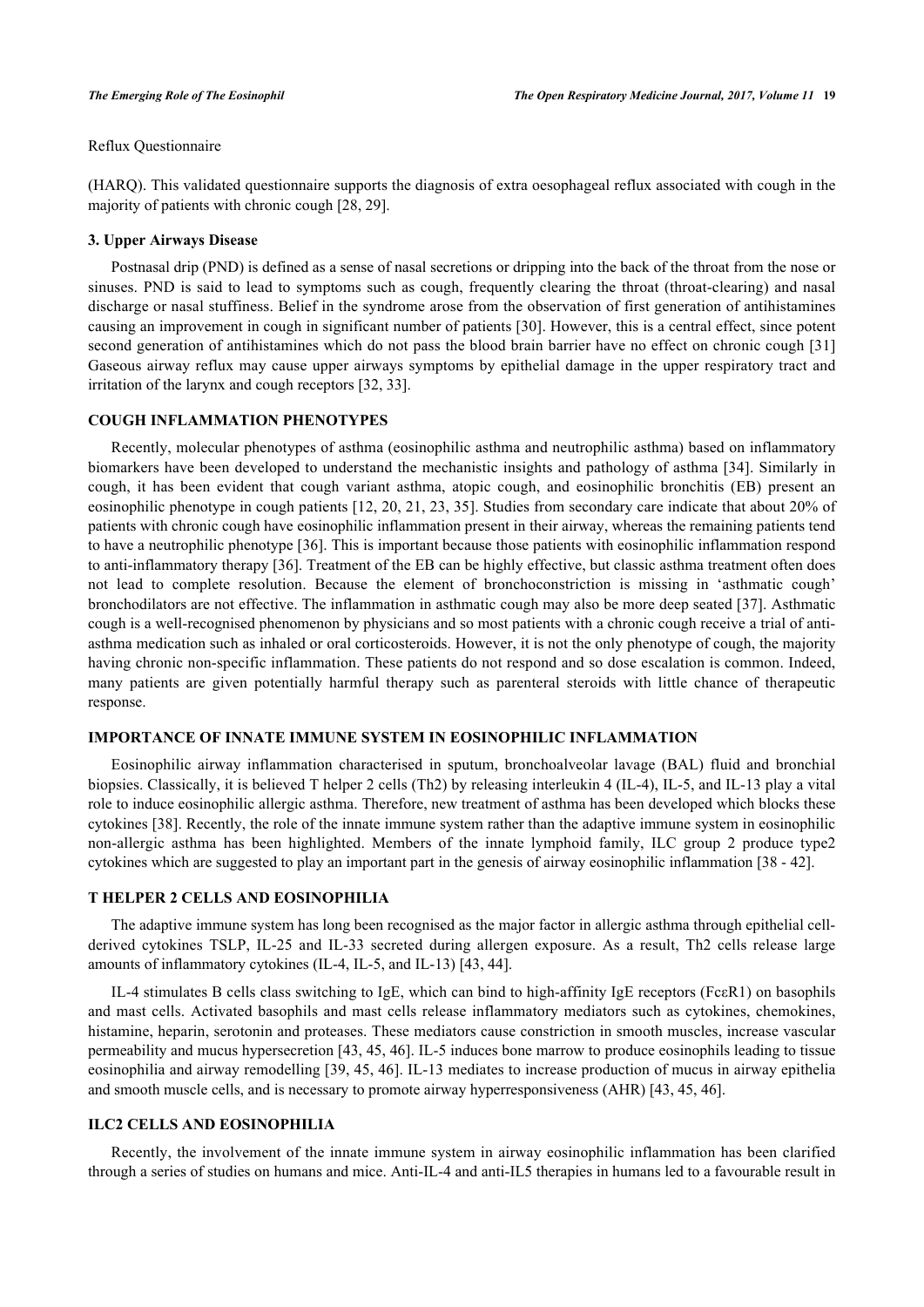asthmatic patients with a high level of eosinophils. Surprisingly, these patients responded to the therapies regardless of being atopic or not [\[39](#page-10-19)]. Non atopic administration of IL-25 in mice induces the production of IL-4, IL-5, IL-13, IgE, IgG1 and IgA. Airway eosinophilia was then produced by IL25 in RAG-deficient mice, which do not have B cells or T cells [[42\]](#page-10-15). Administration of IL-25 and co-infection of mice with Nippostrongylus brasiliensis [\[47](#page-11-1)] and helminth [[48\]](#page-11-2) in other studies, revealed similar results. These findings indicated that type2 cytokines and eosinophilia can be produced without the adaptive immune system activation. Therefore, the recent discovery that innate lymphoid cells (ILC) are another important source of T cell-associated cytokines has important consequences for our understanding of airway inflammation in EB.

ILCs are activated by IL-33 or a combination of IL-2 and IL-25, and they express Sca-1, c-Kit, IL-33R, and IL-7R. However, they do not express antigen-specific receptors or lineage markers (CD3, CD4, CD8, TCR, TCR, CD5, CD19, B220, NK1.1, TER119, Gr-1, Mac-1, CD11 and FceRIa) thus, they cause nonspecific immune responses. Innate lymphoid cells are classified into three groups based on their ability to secrete Th cell-associated cytokines. ILC1 secrete interferon-γ (IFN-γ), ILC2 produce IL-5 and IL13 and finally ILC3 produce IL-17 and IL-22 [[38,](#page-10-14) [42,](#page-10-15) [43](#page-10-16), [48](#page-11-2), [49\]](#page-11-3).

<span id="page-3-0"></span>ILC2 are activated in the presence of IL-25, IL-33 or thymic stromal lymphopoietin (TSLP). They are dependent on the TH2-defining transcription factor GATA-binding protein 3 (GATA-3) and the transcription factor retinoic acid receptor-related orphan receptor (RORa) for their development. GATA-3 is required to produce ILC lineages in bone marrow for ILC2 differentiation and maintenance [[50](#page-11-4)] Fig. (**[1](#page-3-0)**).There is thus a clear molecular mechanism for the production of non-atopic EB in patients with chronic cough. Epithelial damage induces the innate immune system to release TH2 cytokines without the need for an adaptive response.



Fig. (1). Overview of hypothetical functions of T helper type 2 (TH2) cells and innate lymphoid type 2 (ILC2) cells that lead to eosinophilic airway inflammation through two different pathways. In allergic eosinophilic airway inflammation, TH2 cells stimulated by dendritic cells in present of allergens. TH2 release interleukin-4 (IL-4), IL-5 and IL-13, and leading to immunoglobulin E (IgE) synthesis, eosinophilia inflammation and bronchial hyperreactivity. In non-allergic eosinophilic airway inflammation, ILC2s activated in present of air pollutants, microbes, glycopipids & reflux through an antigen-independent manner. Activated ILC2s release IL4, IL-5 and IL-13, causing eosinophilia inflammation, mucous hypersecretion and bronchial hyperreactivity. TH2 cells and ILC2 cells both activated in the present of IL-33, IL-25 and TSLP (thymic stromal lymphopoietin).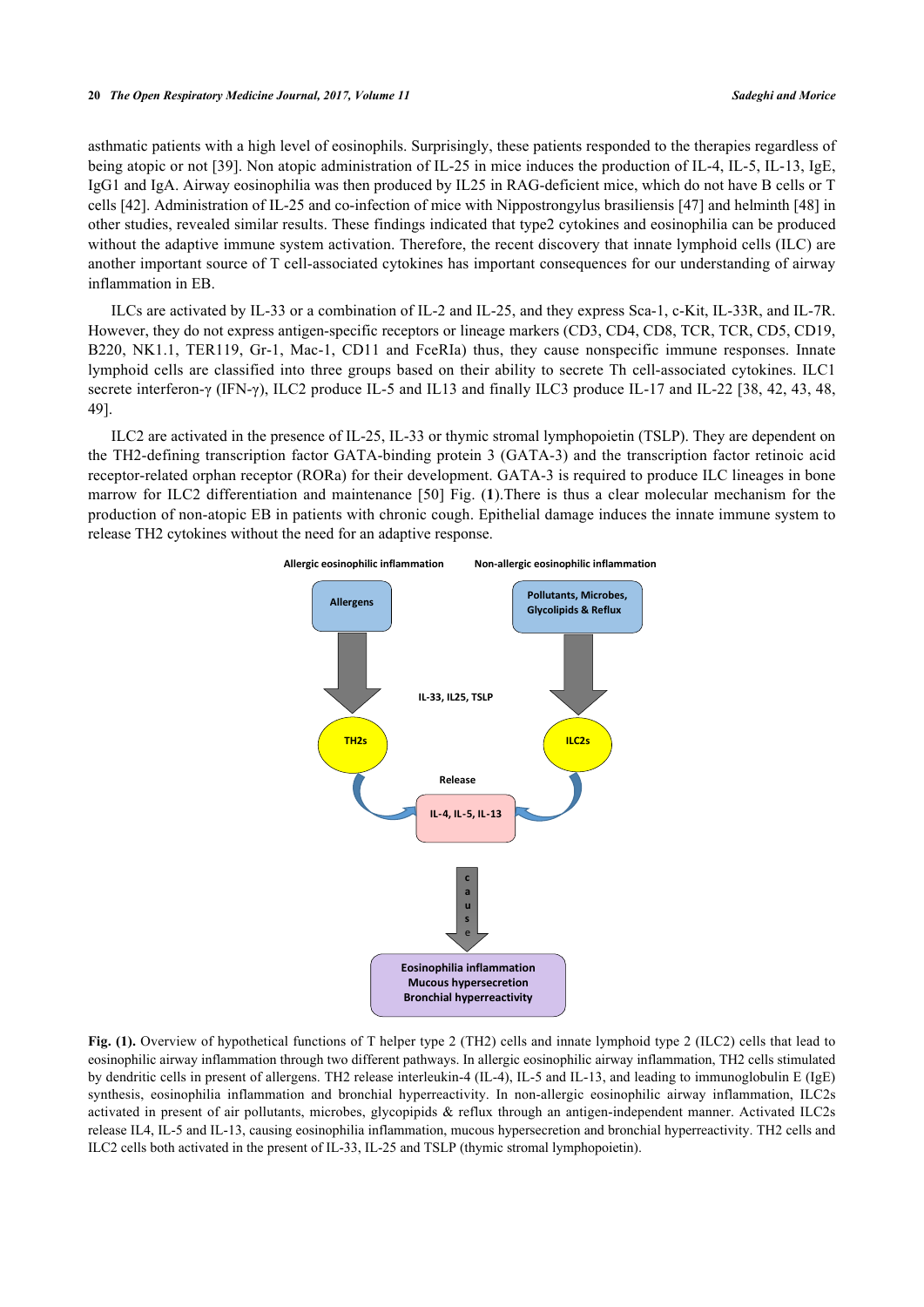## **BIOMARKERS OF AIRWAY INFLAMMATION; DIAGNOSTIC APPROACHES**

In eosinophilic inflammation, the numbers of eosinophil cells in peripheral blood and in airways secretions are increased. Several studies showed that the number of eosinophil cells have a correlation with the severity of asthma. For example, Bousquet and colleagues[[51](#page-11-5)] have reported that the number of eosinophils in peripheral blood and in bronchial lavage of asthmatic patients is associated with severity of asthma. Brightling and colleagues [\[36](#page-10-12)] also showed that chronic cough patients with EB had higher numbers of eosinophil in their sputum which reduced significantly after inhaled corticosteroid therapy. Therefore, the measurement of airway eosinophilia is an important biomarker to correctly assess the inflammation type and severity. Consequently, it helps to employ therapies which target airway inflammation specifically.

Bronchoalveolar lavage and endobronchial biopsies are the gold standard methods to detect eosinophilic inflammation. However, these methods are invasive and costly and also have many other disadvantages. Therefore, a number of non-invasive sampling methods have been developed which are reliable and complementary to the reference standards. In this section we will discuss sputum induction, blood eosinophilic biomarkers and measurement of fractional exhaled nitric oxide (FeNO) methods as diagnostic approaches to the assessment of eosinophilic inflammation [\[52](#page-11-6), [53](#page-11-7)].

## **1. Sputum Induction**

According to the European Respiratory Society (ERS) guidelines sputum induction is a validated tool to diagnose respiratory inflammation and monitor anti-inflammatory drug outcomes [[54\]](#page-11-8). Sputum induction is performed to collect an adequate sample of secretions from lower airways. In this procedure inhalation of hypertonic saline solution by nebulisation helps the subject to produce sputum that can be expectorated [[55\]](#page-11-9).

Sputum induction in comparison with bronchial biopsy or BAL biopsy is safer, cheaper and easier to administer. However, there are some limitations that reduce success rate of this technic. Inhalation of hypertonic saline is an unpleasant experience for subjects which may cause bronchoconstriction. Not all patients are able to produce sputum, even if they produce a sample not all the samples are suitable for analysis. Analysing the sputum sample is a timeconsuming and difficult procedure which requires adequate equipment and a highly trained technician [[52\]](#page-11-6).

#### **2. Blood Eosinophil Count**

Measurement of blood eosinophil count is another valuable, easy and non-invasive method to identify patients with EB. Blood eosinophil count measures systemic eosinophilic inflammation that is an indirect but useful tool to assess airways inflammation severity, and consequently predict and direct treatment in respiratory patients [\[56](#page-11-10), [57](#page-11-11)].

Several studies show that there is a positive relationship between sputum eosinophils and blood eosinophils. However, there is only a moderate correlation between these two components [[56](#page-11-10) - [58\]](#page-11-12). It is believed that the systemic inflammation plays an independent role in asthma and other respiratory diseases [[59](#page-11-13)]. Biologically eosinophils are produced in bone marrow consequent to secretion of inflammatory cytokines such as IL-5. Eosinophils are released into the blood and transported to the target tissue [\[60](#page-11-14)]. Thus, IL-5 may increase the eosinophilia in both blood and sputum. It is suggested that combining the evaluation both local and systemic eosinophilic inflammation in respiratory disease may provide complementary data of greater value [[56,](#page-11-10) [58,](#page-11-12) [61\]](#page-11-15).

#### **3. Measurement Of Fractional Exhaled Nitric Oxide (Feno)**

The measurement of exhaled nitric oxide is widely accepted as a non-invasive marker of airway Inflammation and, amongst other uses, has been proposed to monitor the response to anti-inflammatory medications. In 2005 clinical guidelines for the measurements of nitric oxide (NO) from the upper and lower respiratory tract has been published by the American Thoracic Society (ATS) [\[52](#page-11-6)].

Previous studies have shown that a rise in FeNO value can be detected in patients with asthma and a further increase has been seen during exacerbations [[52\]](#page-11-6). Biologically the level of nitric oxide in breath is associated with secretion of IL-4 and IL-13 [[58](#page-11-12)]. Thus there is a correlation between FeNO concentrations and the IgE levels and the positive skin prick test [\[62\]](#page-11-16). Likewise, patients with atopic asthma produce higher levels of FeNO than patients with non-atopic asthma [[63\]](#page-11-17).

In a recent study it has been found that the prevalence of current asthma and wheeze increased 3 times more among patients with high FeNO values than patients with normal FeNO [\[58](#page-11-12)]. Moreover, FeNO level is decreased in response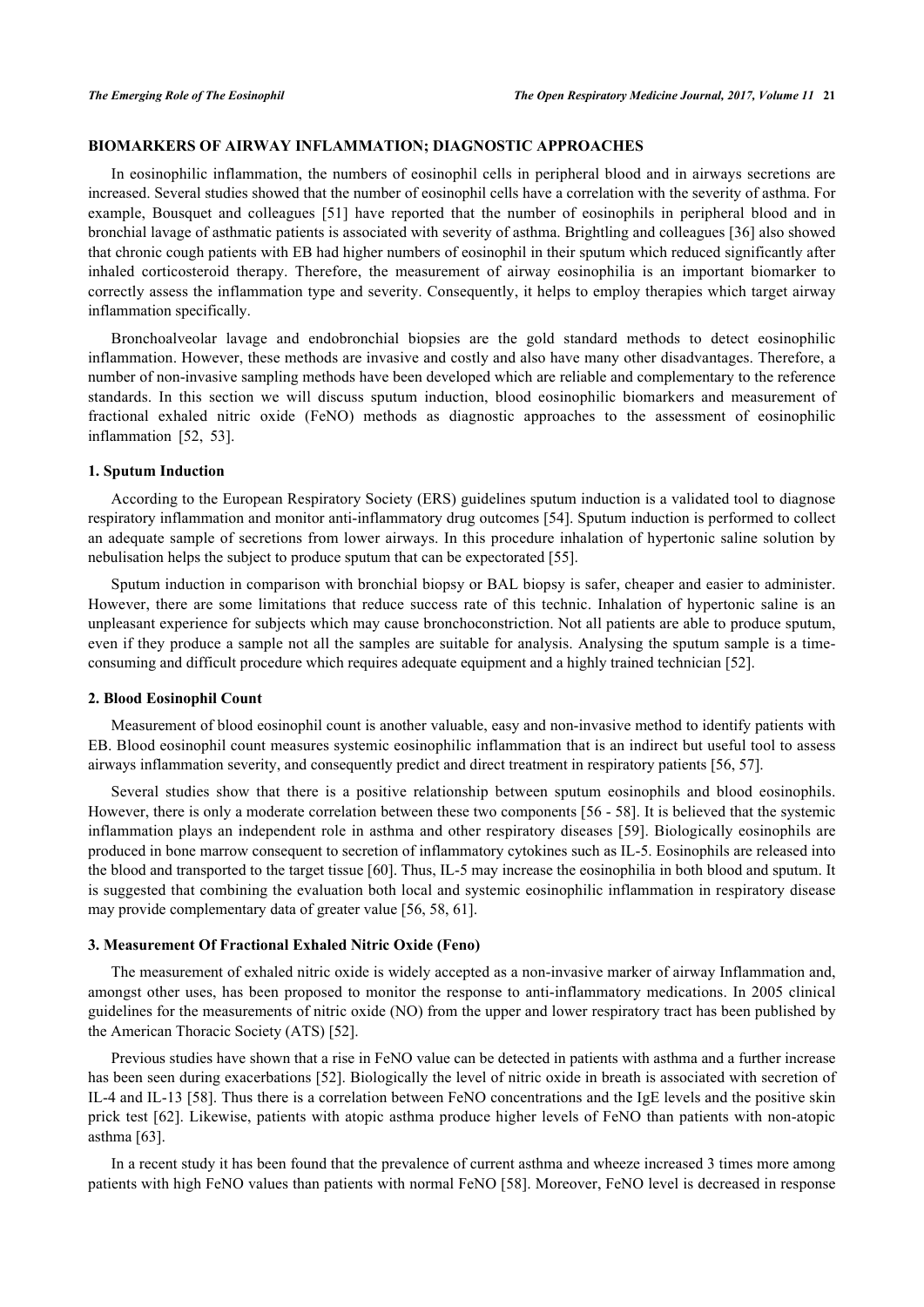to anti-inflammatory treatments. It had been shown that the level of FeNO decreases with anti–IL-13 treatment (lebrikizumab) [[64\]](#page-11-18). In response to inhaled corticosteroids FeNO level reduction was dependent on to the dose of treatments [\[65](#page-11-19)]. Administration of leukotriene receptor antagonists also resulted in reduction in FeNO level [\[66](#page-11-20)].

It has been reported that the level of FeNO in patients using corticosteroids decreases quickly while airway inflammation and hyperresponsiveness can still be detected by other markers of airway inflammation [\[67](#page-12-0)]. Therefore, the reliability of FeNO as a guide to therapy could be questioned and FeNO might be too sensitive to the initiation of corticosteroid therapy.

## **BLOOD EOSINOPHIL COUNT OR FeNO**

FeNO and blood eosinophilia have been considered as replacement markers for sputum eosinophilia as each of them is able to distinguish eosinophilic inflammation phenotype from neutrophilic. However there is only a modest correlation between FeNO and sputum eosinophilia ( $r=0.59$ ,  $p<0.001$ ), and a moderate to good correlation between blood and sputum eosinophilia ( $r=0.52$ ,  $p<0.001$ ) in asthmatic patients [[56](#page-11-10)]. A systematic review and meta-analysis study in asthma reported that receiver operating characteristics area under the curve (ROC AUC) for FeNO in 17 adult studies (3216 patients) was 0·75 (95% CI 0·72–0·78). The ROC AUC for blood eosinophilia in 14 adult studies (2405 patients) was 0·78 (0·74–0·82) [\[53\]](#page-11-7). Accordingly, blood eosinophilia and FeNO appeared to be the best predictor for eosinophilic inflammation, though their diagnostic accuracy consistently reflected moderate association [\[53,](#page-11-7) [56\]](#page-11-10). However, it is important to consider that studies on asthmatic patients might not reflect results in chronic cough patients. In a systematic review that investigated the diagnostic accuracy of FeNO in chronic cough patients in 15 studies has shown that AUC for FeNO on patients with cough variant asthma was 0.87 (95% CI 0.84-0.90). The diagnostic accuracy of FeNO on chronic cough patients with cough variant asthma or eosinophilic bronchitis was AUC 0.89 (95% CI 0.86-0.92) while it was AUC=0.81 (0.77-0.84) on chronic cough patients with non-asthmatic eosinophilic bronchitis [[68\]](#page-12-1).

Consequently, based on the above evidence, it is believed that these biomarkers cannot individually diagnose eosinophilic inflammation accurately. Particularly, it is evident that FeNO and blood eosinophilia are triggered by two different cytokine mechanisms and there is a weak correlation between these two elements [\[56](#page-11-10), [58](#page-11-12)]. As a result, it is suggested that a combination of these markers with other clinical features is more preferable, which is expected to improve diagnostic accuracy [[52](#page-11-6), [53,](#page-11-7) [58\]](#page-11-12). This however needs to be tested against clinical endpoints, particularly in eosinophilic cough.

#### **AIRWAY INFLAMMATION; TREATMENT APPROACHES**

Despite substantial clinical investigation on anti-cytokines therapy, treating airway inflammation has, as yet, seen partial success [\[46](#page-11-0)]. Corticosteroid therapy remains the most widespread anti-inflammatory treatment, yet side effects related to this therapy have raised concerns, particularly when the majority of patients with neutrophilic inflammation respond poorly or not at all to high-dose inhaled or oral steroid therapy [\[25](#page-10-1)].

Montelukast is another treatment preference that is generally considered as an add-on therapy in patients with poorly controlled asthma. However, recently it has been suggested that montelukast might have wider range of antiinflammatory properties than originally thought [[69\]](#page-12-2).

#### **CORTICOSTEROIDS THERAPY**

Corticosteroids have been supported as an anti - inflammatory therapy in airway diseases for five decades. Systemic corticosteroids (SCS) and inhaled corticosteroids (ICS) are two forms of steroid therapy which have been used in airway inflammation.

ICSs are widely used in chronic cough [[70\]](#page-12-3). ICSs are effective on eosinophilic bronchitis where they generally improve cough and treat airway eosinophilia [[36](#page-10-12)]. ICSs are also useful for patients with cough variant asthma (CVA) and in the long term it has been suggested that it may help to prevent progression to classic asthma [[71\]](#page-12-4). Conversely, SCSs are infrequently used to control eosinophilic bronchitis [\[37\]](#page-10-13). According to the American College of Chest Physicians (ACCP) Evidence-Based Clinical Practice Guidelines[[72\]](#page-12-5)"Patients with cough due to asthma should initially be treated with a standard antiasthmatic regimen of inhaled bronchodilators and inhaled corticosteroids (ICSs). In patients whose cough is refractory to treatment with ICSs, an assessment of airway inflammation should be performed whenever available and feasible. The demonstration of persistent airway eosinophilia during such an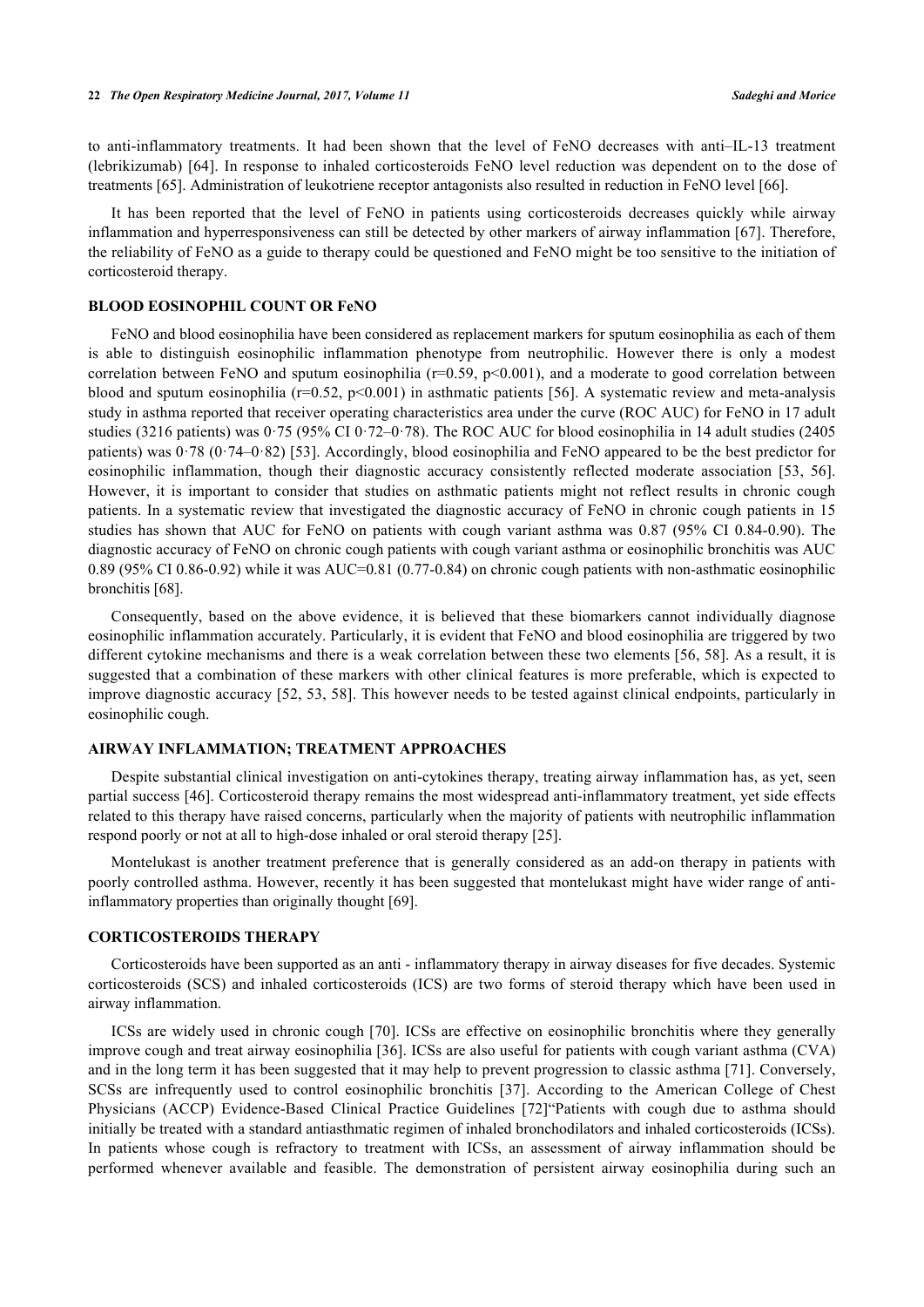assessment will identify those patients who may benefit from more aggressive anti-inflammatory therapy" [\[72](#page-12-5)].

## **CLINICAL STUDIES REVIEW OF ORAL PREDNISOLONE**

Whilst oral prednisolone is a SCS which is the most commonly used steroid in the treatment of patients with chronic asthma [[73](#page-12-6)] in chronic cough, there are no studies that assess the effects of oral prednisolone apart from some small trials which have shown its effects on patients with cough variant asthma (CVA). In a small prospective open label study oral prednisone was used to diagnose CVA in a group of patients who suffered from persistent cough from 2 months to 20 years. This diagnostic - therapeutic trial revealed that nine out of 10 patients responded to a short course of oral prednisone, and then treatment followed by corticosteroid inhalers to control cough and maintain the result [[74\]](#page-12-7). Similar to this study Cheriyan and colleagues (1994) characterised CVA as a persistent nonproductive cough with minimal wheezing or dyspnea. They reported similar results on a small study among 10 patients [[71](#page-12-4)]. However none of these studies characterised the type of inflammation associated with cough.

In addition to the lack of literature and large randomised control trials in this area, there is no consistent guidelines on dose or duration of corticosteroids therapy for treatment of cough syndromes [[70\]](#page-12-3).

By considering all the present evidence of prednisolone efficacy on airway inflammation and its many unwanted effects, particularly in the chronic therapy, we believed that it is necessary to fully evaluate the relative efficacy of prednisolone and montelukast in chronic cough. Brightling (2006) believed that "The role of other potential therapeutic agents such as antihistamines and antileukotrienes needs to be fully explored" [\[37](#page-10-13)].

## **MONTELUKAST**

Montelukast is a pharmacological antagonist of type 1 cysteinyl leukotriene receptors (CysLT1Rs). Cysteinyl leukotriene (cysLTs) are the most potent bronchoconstrictors known that have a crucial role in both immediate and late asthmatic responses. Montelukast effectively inhibited the activities of CysLT1Rs which is recognised in international guidelines as a novel therapy in asthma treatment [\[75](#page-12-8)]. According to the American College of Chest Physicians (ACCP) Evidence-Based Clinical Practice Guidelines "For patients with asthmatic cough that is refractory to treatment with ICSs and bronchodilators, in whom poor compliance or another contributing condition has been excluded, a receptor antagonist may be added to the therapeutic regimen before the escalation of therapy to systemic corticosteroids" [[72\]](#page-12-5). However, there are limited clinical studies in literature that show this anti-inflammatory antagonist is an effective therapy for chronic cough.

#### **LEUKOTRIENES PATHWAY**

The Cysteinyl leukotrienes (cysLTs) are a family of inflammatory lipid mediators including leukotriene C4 (LTC4), leukotriene D4 (LTD4) and leukotriene E4 (LTE4). Leukotrienes are produced from nuclear membrane phospholipids in multiple enzymatic cascade. They are synthesised from arachidonic acid through a number of pathways, one of which is the 5-lipoxygenase pathway [\[76](#page-12-9)]. In this process 5-lipoxygenase oxidated arachidonic acid to 5 hydroperoxyeicosatetraenoic acid (HpETE) and then HpETE converted to LTA4. LTA4 is an unstable leukotriene which can hydrolyse to LTC4. Alternatively, LTA4 can reform to LTB4 in neutrophils and other inflammatory cells. LTB4 is known as a strong neutrophil activator and chemoattractant. LTB4 also can cause eosinophil chemotaxis. Once LTA4 converted to LTC4, LTC4 is transported to the extracellular space where varied to LTD4 and LTE4. LTC4, LTD4, and LTE4 all have a cysteine residue and have a very similar effects on the airway smooth muscle. The cysteinyl leukotrienes are abundantly generated in the airway mucosa and submucosa by a selection of cells, mostly mast cells, eosinophils, basophils and macrophages. Cysteinyl leukotriene receptors identify CysLTs and interact with these proinflammatory mediators [[77\]](#page-12-10). As a result of this interaction, CysLTs activate and successively recruit and stimulate inflammatory cells, increase vascular permeability, mucous secretion and bronchial hyperresponsiveness, and promote airway remodelling [[78\]](#page-12-11) Fig. (**[2](#page-7-0)**).

## **LEUKOTRIENE – ILC2 PATHWAY**

A crucial question that remains unanswered is that through which mechanism(s) cysteinyl leukotriene receptors antagonists accomplish their antitussive effect on airway inflammation. Previously, it has been shown that CysLT1R is upregulated by Th2 cytokines, including IL-4 and IL-13 on human subjects[[79](#page-12-12)]. Furthermore, human Th2 cells stimulated by CysLTs induced production of IL13 in CysLT1R dependant manner. LTE4 was particularly potent in inducing cytokines production for human Th2 cells compared with LTD4 [[80\]](#page-12-13). Collectively, based on these reports it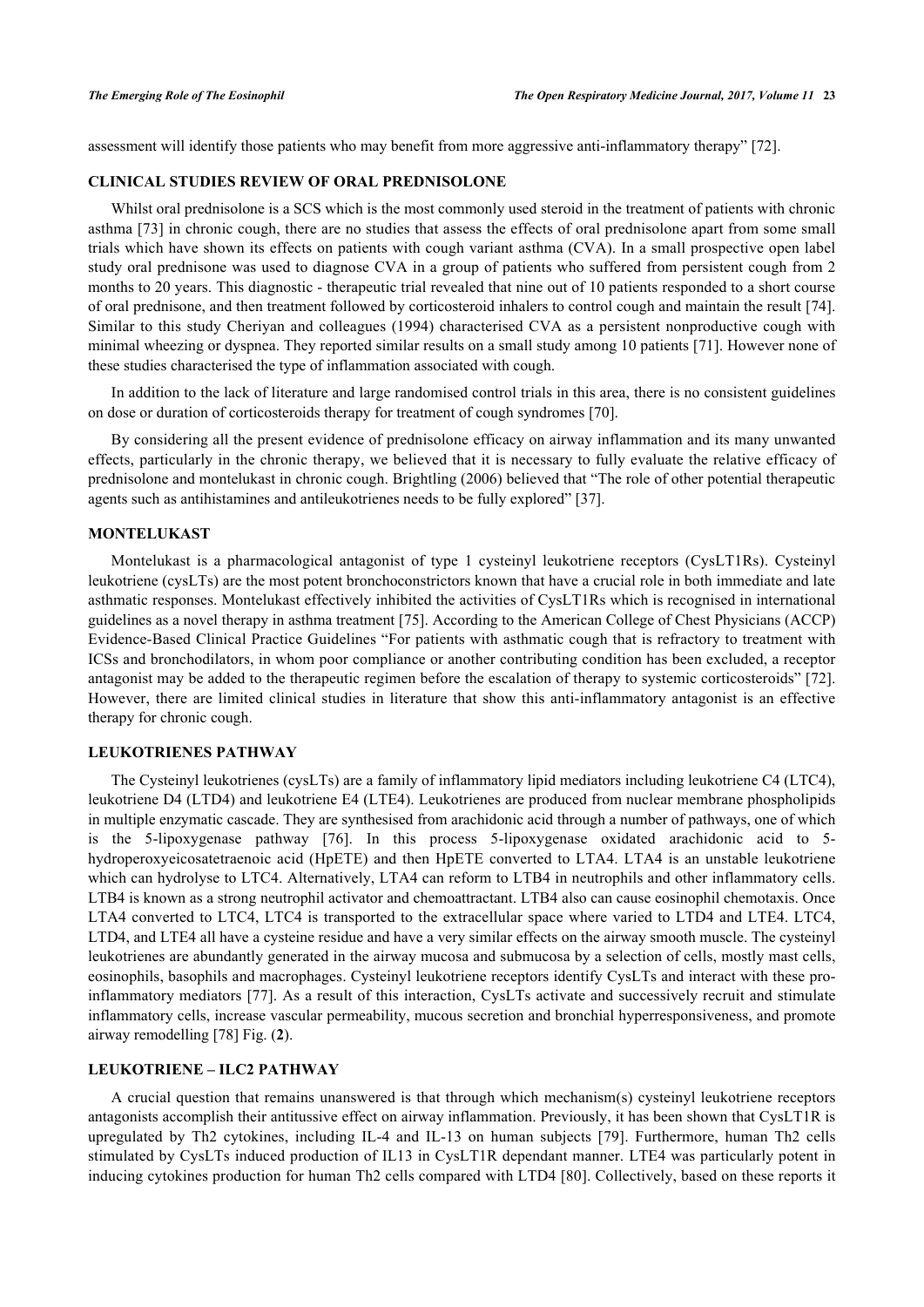#### **24** *The Open Respiratory Medicine Journal, 2017, Volume 11 Sadeghi and Morice*

has been suggested that Th2 cytokines and CysLTs are synergistically regulated [[81](#page-12-14)]. In a recent study in mice it was evident that ILC2 also can be stimulated by CysLTs. This study demonstrated three important findings. Firstly, it has been reported that lung and bone marrow ILC2s express CysLT1R in unchallenged mice and moreover, remains stably expressed in lung ILC2s after allergen challenges independent of STAT6 and adaptive immune cells. Secondly, stimulation of ILC2 with LTD4 (the main ligand for CysLT1R) after a single exposure to allergens, enhanced cytokine production of IL-4, IL-5 and IL-13 in CysLT1R dependant manner. Finally, it has been shown that administrating LTD4 to airways of mice regulate ILC2 to produce IL-5 and potentially cause airway eosinophilic inflammation independent of adaptive immune cells [\[81](#page-12-14)]. These findings are relevant in Th2 dependant diseases such as allergic and non-allergic asthma. Based on documented evidence in the above studies it can be concluded that in presence of allergens Th2 cells produce Th2 cytokines. These cytokines upregulate CysLTs in airway consequently enhance level of CysLTs which is able to active lung ILC2. Then activated ILC2s are rapidly produce Th2 cytokines in a CysLT1R dependant manner. In view of that, leukotriene - ILC2 pathway in respiratory diseases (which level of CysLTs increase) might promote airway eosinophilia inflammation and hyper responsiveness by enhancing production of IL4, IL5 and IL13 [[81\]](#page-12-14) Fig. (**[2](#page-7-0)**).

<span id="page-7-0"></span>

**Fig. (2).** Effect of cysteinyl leukrotiens (CysLTs) on airway eosinophilic inflammation through TH2 and ILC2 pathways.

#### **CLINICAL STUDIES**

There are numerous studies that confirm a significant effect of montelukast on eosinophilic inflammation in asthmatic patients.

Gagro and colleagues (2004) in a study in 14 children with allergic asthma reported that after 6 weeks treatment with montelukast peripheral blood eosinophil count decreased significantly[[75\]](#page-12-8). A significant decrease in the percentage of T lymphocytes and the level of total IgE was observed as well. This study monitored changes in forced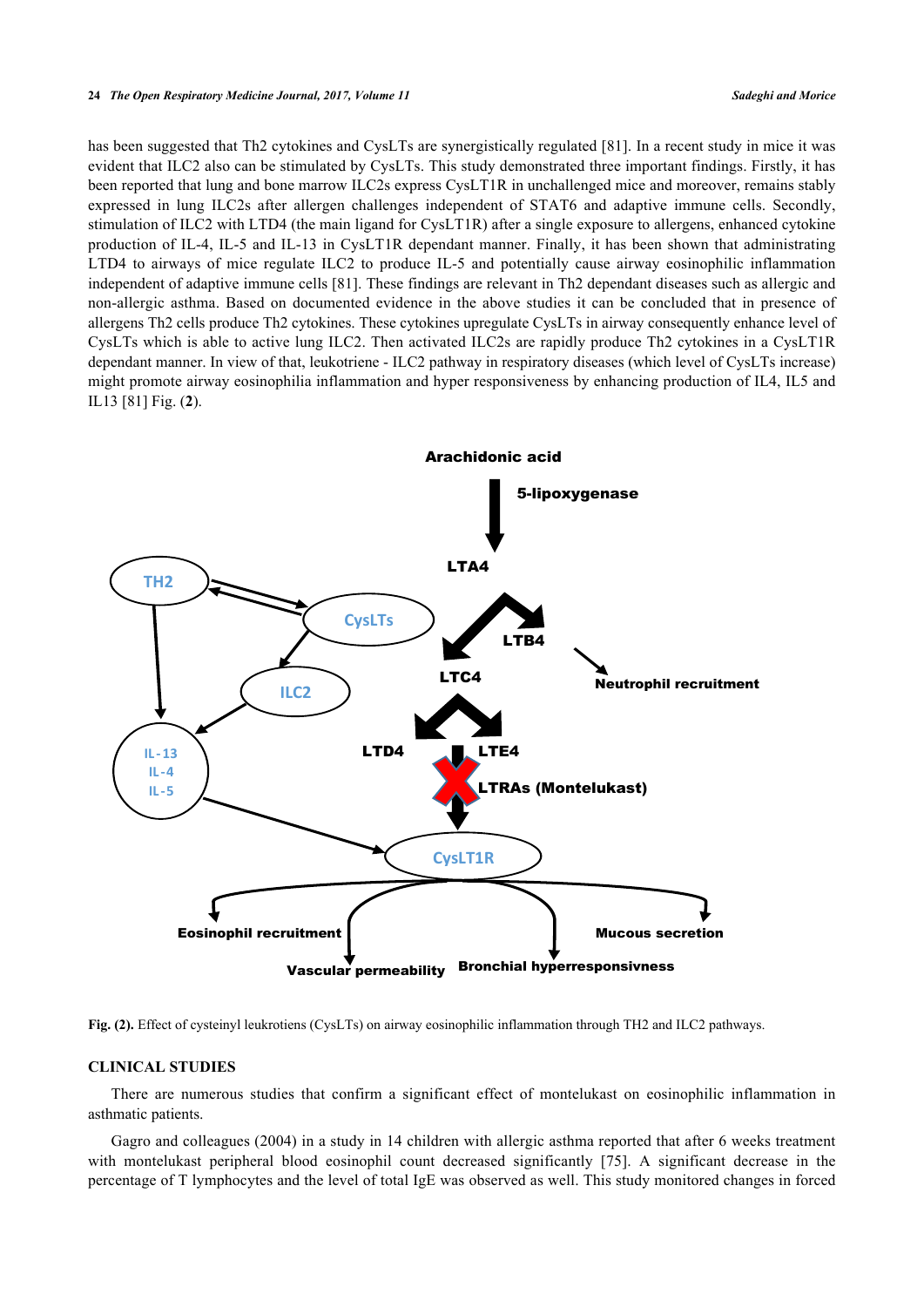expiratory volume in 1 s (FEV1) and peak expiratory flow rate (PEFR) which both improved after treatment. In a double-blind, randomized, parallel group, placebo-controlled study among 2791 adults with active seasonal allergic rhinitis treatment with montelukast 10 mg (n=813), revealed a significant reduction in peripheral blood eosinophilia in comparison with loratadine 10 mg ( $n=1275$ ) and placebo ( $n=703$ ) groups [\[82](#page-12-15)]. Similar results has been reported when airway tissue inflammatory cells were assessed directly by bronchoscopy. After 6 weeks treatment with montelukast the number of eosinophils cells and mast cell reduced significantly compared with placebo group [\[83](#page-12-16)].

There are several clinical studies that have reported the effectiveness of montelukast on patients with cough variant asthma (CVA) as defined by cough with bronchial hyper responsiveness and eosinophilia airway inflammation, in absence of bronchoconstriction or airway obstruction. In a study on adults, patients with chronic cough received diagnosis of CVA and AC (atopic cough).

Two weeks therapy with montelukast demonstrated a significant decrease in cough scores which was assessed with a subjective cough symptom scale. However, in subjects with AC compared with a placebo group, cough scores did not show a significant change, so montelukast was ineffective in these patients [[84\]](#page-12-17). In a small, randomized, double blind, placebo controlled trial four weeks montelukast therapy in patients with CVA demonstrated a significant improvement in cough frequency that was evaluated subjectively[[85\]](#page-12-18). In another study in subjects with CVA montelukast significantly decreased the value of FeNO and sputum eosinophil. Moreover, it reduced airway hyperresponsivness and cough [[86\]](#page-12-19).

Two small studies have evaluated the effects of montelukast in patients with chronic cough of diverse aetiology. In a real life observational pilot study 14 patients with chronic cough (which is not due to asthma) were assessed before and after two weeks treatment with montelukast. Cough scores were measured with a validated questionnaire (Leicester Cough Questionnaire) and demonstrated a significant reduction of cough after treatment. Cough reflex sensitivity to capsaicin decreased significantly.

While there was a decrease in cough reflex sensitivity for citric acid, it was not significant. Moreover, it has been reported that the eosinophil cationic protein (ECP) value as a marker of eosinophil activation significantly decreased [\[87](#page-13-0)]. In an observational study on children ( $n = 22$ ) with chronic cough, four weeks treatment with montelukast was administered. In 14 children (68%) cough frequency improved within 72 hours of therapy and cough ceased by the third week of treatment.

Children who responded to the therapy had a higher level of ECP in their pre-treatment sample compared with children who did not respond to the therapy. Absolute peripheral eosinophil blood counts and IgE levels also were significantly higher in the responders to therapy before treatment. Two of the children who did not respond to montelukast were diagnosed to have GORD. However there are no randomized controlled trials in this patient population.

## **CONCLUSION**

In conclusion the role of induced sputum, FeNO and blood eosinophilic to diagnose eosinophilic inflammation and monitor therapies in chronic cough has yet to be fully defined. Currently, all three methods are in use, with antiinflammatory therapy directed at eosinophilic inflammation prescribed mainly on clinical judgement rather than evidence. There is an urgent need for the rational application of objective measures of eosinophilic inflammation to avoid excessive and potentially harmful anti-inflammatory treatment in patients with chronic cough.

## **CONSENT FOR PUBLICATION**

Not applicable.

## **CONFLICT OF INTEREST**

The author (editor) declares no conflict of interest, financial or otherwise.

## **ACKNOWLEDGEMENT**

Declared None.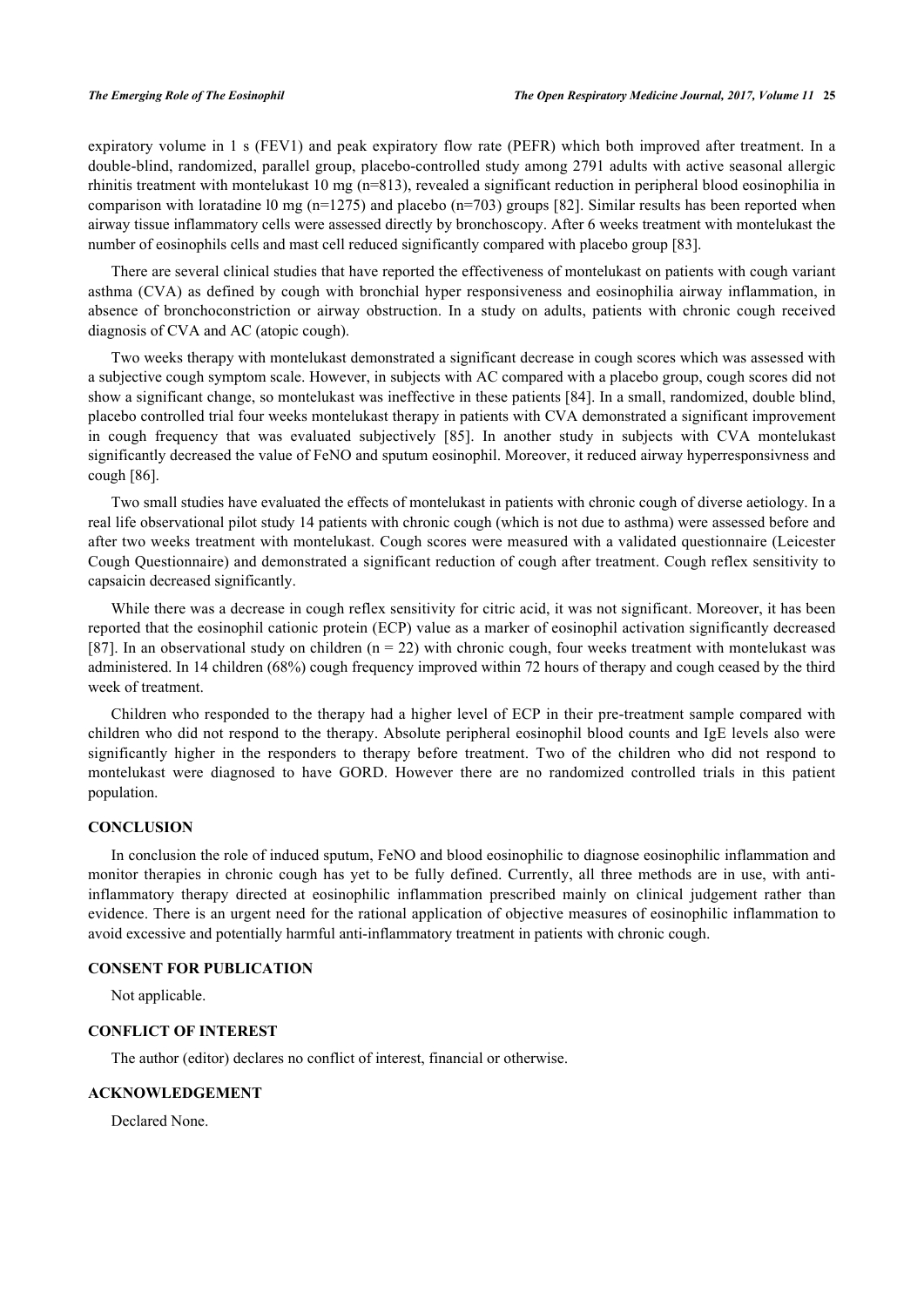## **REFERENCES**

- <span id="page-9-0"></span>[1] Morice AH, Cough A Bush, Eds. Current Medical Literature. London 2003.
- <span id="page-9-1"></span>[2] French CL, Irwin RS, Curley FJ, Krikorian CJ. Impact of chronic cough on quality of life. Arch Intern Med 1998; 158(15): 1657-61. [\[http://dx.doi.org/10.1001/archinte.158.15.1657\]](http://dx.doi.org/10.1001/archinte.158.15.1657) [PMID: [9701100](http://www.ncbi.nlm.nih.gov/pubmed/9701100)]
- <span id="page-9-2"></span>[3] Irwin RS, *et al.* Managing cough as a defense mechanism and as a symptom: A consensus panel report of the american college of chest physicians. Chest 1998; 114((2\_Supplement)): 133S-81S. [\[http://dx.doi.org/10.1378/\]](http://dx.doi.org/10.1378/)
- <span id="page-9-3"></span>[4] Morice AH. Epidemiology of cough. Pulm Pharmacol Ther 2002; 15(3): 253-9. [\[http://dx.doi.org/10.1006/pupt.2002.0352](http://dx.doi.org/10.1006/pupt.2002.0352)] [PMID: [12099774\]](http://www.ncbi.nlm.nih.gov/pubmed/12099774)
- <span id="page-9-4"></span>[5] Morice SF. Epidemiology and Pathophysiology of Chronic Cough. Curr Respir Med Rev 2011; 7(1): 5-9. [\[http://dx.doi.org/10.2174/157339811794109291\]](http://dx.doi.org/10.2174/157339811794109291)
- <span id="page-9-5"></span>[6] Everett CF, Kastelik JA, Thompson RH, Morice AH. Chronic persistent cough in the community: a questionnaire survey. Cough 2007; 3: 5. [\[http://dx.doi.org/10.1186/1745-9974-3-5\]](http://dx.doi.org/10.1186/1745-9974-3-5) [PMID: [17381836](http://www.ncbi.nlm.nih.gov/pubmed/17381836)]
- <span id="page-9-6"></span>[7] Ford AC, Forman D, Moayyedi P, Morice AH. Cough in the community: a cross sectional survey and the relationship to gastrointestinal symptoms. Thorax 2006; 61(11): 975-9. [\[http://dx.doi.org/10.1136/thx.2006.060087](http://dx.doi.org/10.1136/thx.2006.060087)] [PMID: [16809412\]](http://www.ncbi.nlm.nih.gov/pubmed/16809412)
- <span id="page-9-7"></span>[8] Chamberlain SA, Garrod R, Douiri A, *et al.* The impact of chronic cough: a cross-sectional European survey. Lung 2015; 193(3): 401-8. [\[http://dx.doi.org/10.1007/s00408-015-9701-2\]](http://dx.doi.org/10.1007/s00408-015-9701-2) [PMID: [25787221](http://www.ncbi.nlm.nih.gov/pubmed/25787221)]
- <span id="page-9-8"></span>[9] Faruqi S, Murdoch RD, Allum F, Morice AH. On the definition of chronic cough and current treatment pathways: an international qualitative study. Cough 2014; 10(1): 5. [\[http://dx.doi.org/10.1186/1745-9974-10-5\]](http://dx.doi.org/10.1186/1745-9974-10-5) [PMID: [25009577](http://www.ncbi.nlm.nih.gov/pubmed/25009577)]
- <span id="page-9-9"></span>[10] Dicpinigaitis PV, Tso R, Banauch G. Prevalence of depressive symptoms among patients with chronic cough. Chest 2006; 130(6): 1839-43. [\[http://dx.doi.org/10.1378/chest.130.6.1839](http://dx.doi.org/10.1378/chest.130.6.1839)] [PMID: [17167006\]](http://www.ncbi.nlm.nih.gov/pubmed/17167006)
- <span id="page-9-10"></span>[11] Chamberlain S, Birring SS, Garrod R. Nonpharmacological interventions for refractory chronic cough patients: systematic review. Lung 2014; 192(1): 75-85. [\[http://dx.doi.org/10.1007/s00408-013-9508-y\]](http://dx.doi.org/10.1007/s00408-013-9508-y) [PMID: [24121952](http://www.ncbi.nlm.nih.gov/pubmed/24121952)]
- <span id="page-9-11"></span>[12] Magni C, Chellini E, Zanasi A. Cough variant asthma and atopic cough. Multidiscip Respir Med 2010; 5(2): 99-103. [\[http://dx.doi.org/10.1186/2049-6958-5-2-99](http://dx.doi.org/10.1186/2049-6958-5-2-99)] [PMID: [22958894](http://www.ncbi.nlm.nih.gov/pubmed/22958894)]
- <span id="page-9-12"></span>[13] Chung KF, Pavord ID. Prevalence, pathogenesis, and causes of chronic cough. Lancet 2008; 371(9621): 1364-74. [\[http://dx.doi.org/10.1016/S0140-6736\(08\)60595-4\]](http://dx.doi.org/10.1016/S0140-6736(08)60595-4) [PMID: [18424325](http://www.ncbi.nlm.nih.gov/pubmed/18424325)]
- <span id="page-9-13"></span>[14] Morice AH, Jakes AD, Faruqi S, *et al.* A worldwide survey of chronic cough: a manifestation of enhanced somatosensory response. Eur Respir J 2014; 44(5): 1149-55. [\[http://dx.doi.org/10.1183/09031936.00217813\]](http://dx.doi.org/10.1183/09031936.00217813) [PMID: [25186267](http://www.ncbi.nlm.nih.gov/pubmed/25186267)]
- <span id="page-9-14"></span>[15] Morice AH, Faruqi S, Wright CE, Thompson R, Bland JM. Cough hypersensitivity syndrome: a distinct clinical entity. Lung 2011; 189(1): 73-9.

[\[http://dx.doi.org/10.1007/s00408-010-9272-1\]](http://dx.doi.org/10.1007/s00408-010-9272-1) [PMID: [21240613](http://www.ncbi.nlm.nih.gov/pubmed/21240613)]

- <span id="page-9-15"></span>[16] Morice AH. Airway reflux as a cause of respiratory disease. Breathe 2013; 9(4): 256-66. [\[http://dx.doi.org/10.1183/20734735.000513\]](http://dx.doi.org/10.1183/20734735.000513)
- <span id="page-9-16"></span>[17] Lai K, Pan J, Chen R, Liu B, Luo W, Zhong N. Epidemiology of cough in relation to China. Cough 2013; 9(1): 18-8. [\[http://dx.doi.org/10.1186/1745-9974-9-18\]](http://dx.doi.org/10.1186/1745-9974-9-18) [PMID: [23835047](http://www.ncbi.nlm.nih.gov/pubmed/23835047)]
- <span id="page-9-17"></span>[18] Douglas G, Higgins B, Barnes N. British guideline on the management of asthma: a national clinical guideline. Thorax 2008; 63(Suppl. 4): iv1-21.
	- [\[http://dx.doi.org/10.1136/thx.2008.097741.](http://dx.doi.org/10.1136/thx.2008.097741.)]
- <span id="page-9-18"></span>[19] Corrao WM, Braman SS, Irwin RS. Chronic cough as the sole presenting manifestation of bronchial asthma. N Engl J Med 1979; 300(12): 633-7.
	- [\[http://dx.doi.org/10.1056/NEJM197903223001201\]](http://dx.doi.org/10.1056/NEJM197903223001201) [PMID: [763286](http://www.ncbi.nlm.nih.gov/pubmed/763286)]
- <span id="page-9-19"></span>[20] Fujimura M, Ogawa H, Nishizawa Y, Nishi K. Comparison of atopic cough with cough variant asthma: is atopic cough a precursor of asthma? Thorax 2003; 58(1): 14-8.
- [\[http://dx.doi.org/10.1136/thorax.58.1.14](http://dx.doi.org/10.1136/thorax.58.1.14)] [PMID: [12511712\]](http://www.ncbi.nlm.nih.gov/pubmed/12511712)
- <span id="page-9-20"></span>[21] Fujimura M, Sakamoto S, Matsuda T. Bronchodilator-resistive cough in atopic patients: bronchial reversibility and hyperresponsiveness. Intern Med 1992; 31(4): 447-52. [\[http://dx.doi.org/10.2169/internalmedicine.31.447\]](http://dx.doi.org/10.2169/internalmedicine.31.447) [PMID: [1352997](http://www.ncbi.nlm.nih.gov/pubmed/1352997)]
- <span id="page-9-21"></span>[22] McGarvey L, Morice AH. Atopic cough: little evidence to support a new clinical entity. Thorax 2003; 58(8): 736-7. [\[http://dx.doi.org/10.1136/thorax.58.8.736-a](http://dx.doi.org/10.1136/thorax.58.8.736-a)] [PMID: [12886002](http://www.ncbi.nlm.nih.gov/pubmed/12886002)]
- <span id="page-9-22"></span>[23] Gibson PG, Dolovich J, Denburg J, Ramsdale EH, Hargreave FE. Chronic cough: eosinophilic bronchitis without asthma. Lancet 1989;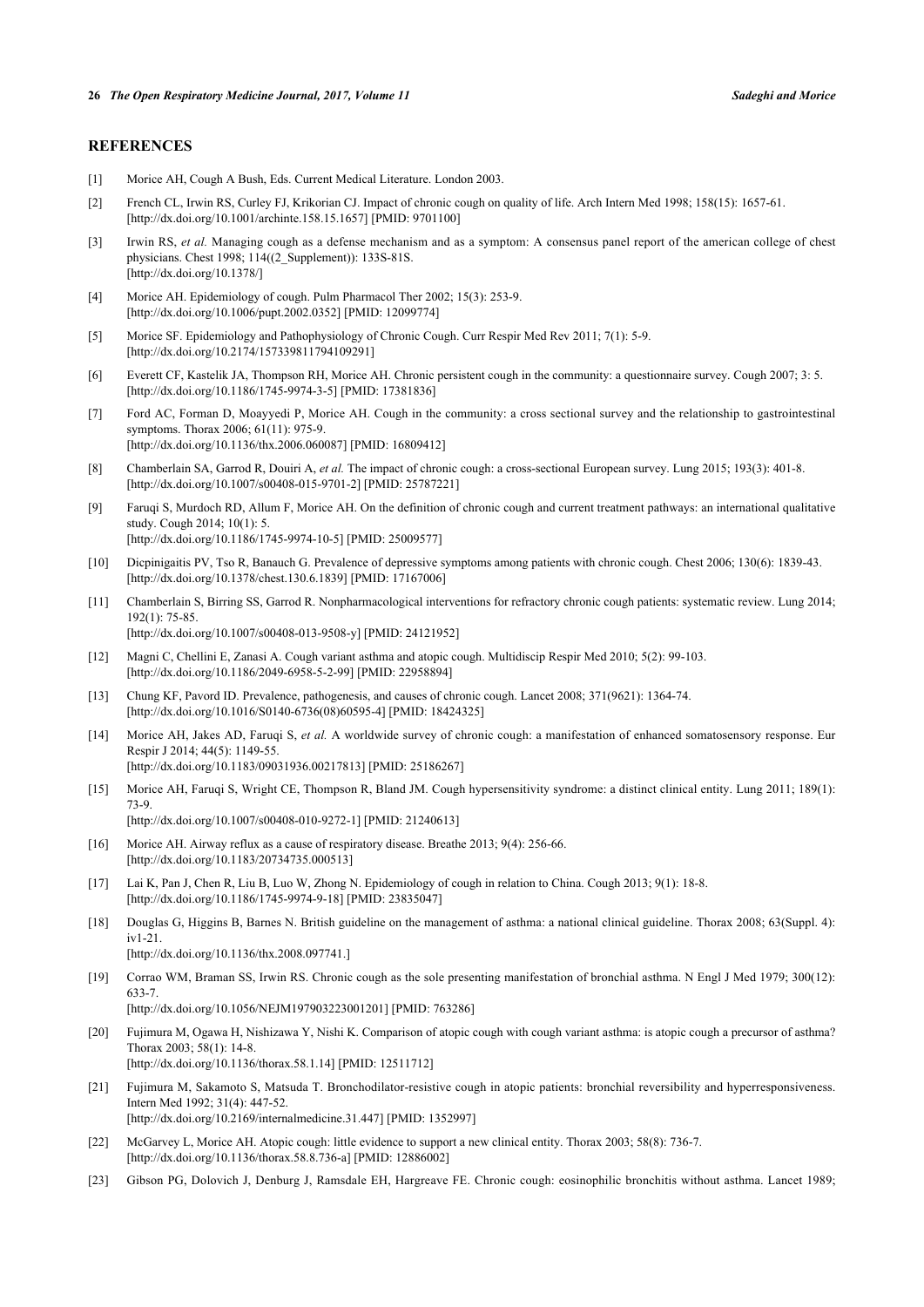1(8651): 1346-8.

[\[http://dx.doi.org/10.1016/S0140-6736\(89\)92801-8\]](http://dx.doi.org/10.1016/S0140-6736(89)92801-8) [PMID: [2567371](http://www.ncbi.nlm.nih.gov/pubmed/2567371)]

- <span id="page-10-0"></span>[24] Brightling CE, Ward R, Wardlaw AJ, Pavord ID. Airway inflammation, airway responsiveness and cough before and after inhaled budesonide in patients with eosinophilic bronchitis. Eur Respir J 2000; 15(4): 682-6. [\[http://dx.doi.org/10.1034/j.1399-3003.2000.15d10.x\]](http://dx.doi.org/10.1034/j.1399-3003.2000.15d10.x) [PMID: [10780759](http://www.ncbi.nlm.nih.gov/pubmed/10780759)]
- <span id="page-10-1"></span>[25] Morice AH, McGarvey L, Pavord I. Recommendations for the management of cough in adults. Thorax 2006; 61(Suppl. 1): i1-i24. [\[http://dx.doi.org/10.1136/thx.2006.065144](http://dx.doi.org/10.1136/thx.2006.065144)] [PMID: [16936230\]](http://www.ncbi.nlm.nih.gov/pubmed/16936230)
- <span id="page-10-2"></span>[26] Hayat JO, Yazaki E, Moore AT, et al. Objective detection of esophagopharyngeal reflux in patients with hoarseness and endoscopic signs of laryngeal inflammation. J Clin Gastroenterol 2014; 48(4): 318-27. [\[http://dx.doi.org/10.1097/MCG.0000000000000011](http://dx.doi.org/10.1097/MCG.0000000000000011)] [PMID: [24172180\]](http://www.ncbi.nlm.nih.gov/pubmed/24172180)
- <span id="page-10-3"></span>[27] Grabowski M, Kasran A, Seys S, et al. Pepsin and bile acids in induced sputum of chronic cough patients. Respir Med 2011; 105(8): 1257-61. [\[http://dx.doi.org/10.1016/j.rmed.2011.04.015](http://dx.doi.org/10.1016/j.rmed.2011.04.015)] [PMID: [21592756](http://www.ncbi.nlm.nih.gov/pubmed/21592756)]
- <span id="page-10-4"></span>[28] Faruqi S, *et al.* Reproducibility and sensitivity of the Hull reflux cough questionnaire (HRCQ). Am J Respir Crit Care Med 2009; 179: A5756.
- <span id="page-10-5"></span>[29] Smith JE, Morjaria JB, Morice AH. Dietary intervention in the treatment of patients with cough and symptoms suggestive of airways reflux as determined by Hull airways Reflux Questionnaire. Cough 2013; 9(1): 27. [\[http://dx.doi.org/10.1186/1745-9974-9-27\]](http://dx.doi.org/10.1186/1745-9974-9-27) [PMID: [24380385](http://www.ncbi.nlm.nih.gov/pubmed/24380385)]
- <span id="page-10-6"></span>[30] Irwin RS, Pratter MR, Holland PS, Corwin RW, Hughes JP. Postnasal drip causes cough and is associated with reversible upper airway obstruction. Chest 1984; 85(3): 346-52. [\[http://dx.doi.org/10.1378/chest.85.3.346](http://dx.doi.org/10.1378/chest.85.3.346)] [PMID: [6697790\]](http://www.ncbi.nlm.nih.gov/pubmed/6697790)
- <span id="page-10-7"></span>[31] Dicpinigaitis PV, Gayle YE. Effect of the second-generation antihistamine, fexofenadine, on cough reflex sensitivity and pulmonary function. Br J Clin Pharmacol 2003; 56(5): 501-4. [\[http://dx.doi.org/10.1046/j.1365-2125.2003.01902.x\]](http://dx.doi.org/10.1046/j.1365-2125.2003.01902.x) [PMID: [14651723](http://www.ncbi.nlm.nih.gov/pubmed/14651723)]
- <span id="page-10-8"></span>[32] Pearson JP, Parikh S, Orlando RC, *et al.* Review article: reflux and its consequences--the laryngeal, pulmonary and oesophageal manifestations. Conference held in conjunction with the 9th International Symposium on Human Pepsin (ISHP) Kingston-upon-Hull, UK, 21-23 April 2010. Aliment Pharmacol Ther 2011; 33(Suppl. 1): 1-71. [\[http://dx.doi.org/10.1111/j.1365-2036.2011.04581.x\]](http://dx.doi.org/10.1111/j.1365-2036.2011.04581.x) [PMID: [21366630](http://www.ncbi.nlm.nih.gov/pubmed/21366630)]
- <span id="page-10-9"></span>[33] Bardhan KD, Strugala V, Dettmar PW. Reflux revisited: advancing the role of pepsin. Int J Otolaryngol 2012; 2012: 646901. [\[http://dx.doi.org/10.1155/2012/646901](http://dx.doi.org/10.1155/2012/646901)] [PMID: [22242022\]](http://www.ncbi.nlm.nih.gov/pubmed/22242022)
- <span id="page-10-10"></span>[34] Ray A, Oriss TB, Wenzel SE. Emerging molecular phenotypes of asthma. Am J Physiol Lung Cell Mol Physiol 2015; 308(2): L130-40. [\[http://dx.doi.org/10.1152/ajplung.00070.2014\]](http://dx.doi.org/10.1152/ajplung.00070.2014) [PMID: [25326577](http://www.ncbi.nlm.nih.gov/pubmed/25326577)]
- <span id="page-10-11"></span>[35] Morice AH, Faruqi S, Wright CE, Thompson R, Bland JM. Cough hypersensitivity syndrome: a distinct clinical entity. Lung 2011; 189(1): 73-9.

[\[http://dx.doi.org/10.1007/s00408-010-9272-1\]](http://dx.doi.org/10.1007/s00408-010-9272-1) [PMID: [21240613](http://www.ncbi.nlm.nih.gov/pubmed/21240613)]

- <span id="page-10-12"></span>[36] Brightling CE, Ward R, Goh KL, Wardlaw AJ, Pavord ID. Eosinophilic bronchitis is an important cause of chronic cough. Am J Respir Crit Care Med 1999; 160(2): 406-10. [\[http://dx.doi.org/10.1164/ajrccm.160.2.9810100\]](http://dx.doi.org/10.1164/ajrccm.160.2.9810100) [PMID: [10430705](http://www.ncbi.nlm.nih.gov/pubmed/10430705)]
- <span id="page-10-13"></span>[37] Brightling CE. Chronic cough due to nonasthmatic eosinophilic bronchitis: ACCP evidence-based clinical practice guidelines. Chest 2006; 129(1)(Suppl.): 116S-21S. [\[http://dx.doi.org/10.1378/chest.129.1\\_suppl.116S](http://dx.doi.org/10.1378/chest.129.1_suppl.116S)] [PMID: [16428700\]](http://www.ncbi.nlm.nih.gov/pubmed/16428700)
- <span id="page-10-14"></span>[38] Kabata H, Moro K, Koyasu S, Asano K. Group 2 innate lymphoid cells and asthma. Allergol Int 2015; 64(3): 227-34. [\[http://dx.doi.org/10.1016/j.alit.2015.03.004](http://dx.doi.org/10.1016/j.alit.2015.03.004)] [PMID: [26117253\]](http://www.ncbi.nlm.nih.gov/pubmed/26117253)
- <span id="page-10-19"></span>[39] Lambrecht BN, Hammad H. The immunology of asthma. Nat Immunol 2015; 16(1): 45-56. [\[http://dx.doi.org/10.1038/ni.3049](http://dx.doi.org/10.1038/ni.3049)] [PMID: [25521684\]](http://www.ncbi.nlm.nih.gov/pubmed/25521684)
- [40] Brusselle GG, Maes T, Bracke KR. Eosinophils in the spotlight: Eosinophilic airway inflammation in nonallergic asthma. Nat Med 2013; 19(8): 977-9.
	- [\[http://dx.doi.org/10.1038/nm.3300](http://dx.doi.org/10.1038/nm.3300)] [PMID: [23921745\]](http://www.ncbi.nlm.nih.gov/pubmed/23921745)
- [41] Spits H, Artis D, Colonna M, *et al.* Innate lymphoid cells--a proposal for uniform nomenclature. Nat Rev Immunol 2013; 13(2): 145-9. [\[http://dx.doi.org/10.1038/nri3365\]](http://dx.doi.org/10.1038/nri3365) [PMID: [23348417](http://www.ncbi.nlm.nih.gov/pubmed/23348417)]
- <span id="page-10-15"></span>[42] Fort MM, Cheung J, Yen D, *et al.* IL-25 induces IL-4, IL-5, and IL-13 and Th2-associated pathologies in vivo. Immunity 2001; 15(6): 985-95. [\[http://dx.doi.org/10.1016/S1074-7613\(01\)00243-6\]](http://dx.doi.org/10.1016/S1074-7613(01)00243-6) [PMID: [11754819](http://www.ncbi.nlm.nih.gov/pubmed/11754819)]
- <span id="page-10-16"></span>[43] Licona-Limón P, Kim LK, Palm NW, Flavell RA. TH2, allergy and group 2 innate lymphoid cells. Nat Immunol 2013; 14(6): 536-42. [\[http://dx.doi.org/10.1038/ni.2617](http://dx.doi.org/10.1038/ni.2617)] [PMID: [23685824\]](http://www.ncbi.nlm.nih.gov/pubmed/23685824)
- <span id="page-10-17"></span>[44] Hendriks RW. Cooperation between group 2 innate lymphoid cells and T helper 2 cells in allergic asthma, in Allergy. In: Help for the helpers.  $2014$ ; pp. 1261-4.
- <span id="page-10-18"></span>[45] Paul WE, Zhu J. How are T(H)2-type immune responses initiated and amplified? Nat Rev Immunol 2010; 10(4): 225-35. [\[http://dx.doi.org/10.1038/nri2735\]](http://dx.doi.org/10.1038/nri2735) [PMID: [20336151](http://www.ncbi.nlm.nih.gov/pubmed/20336151)]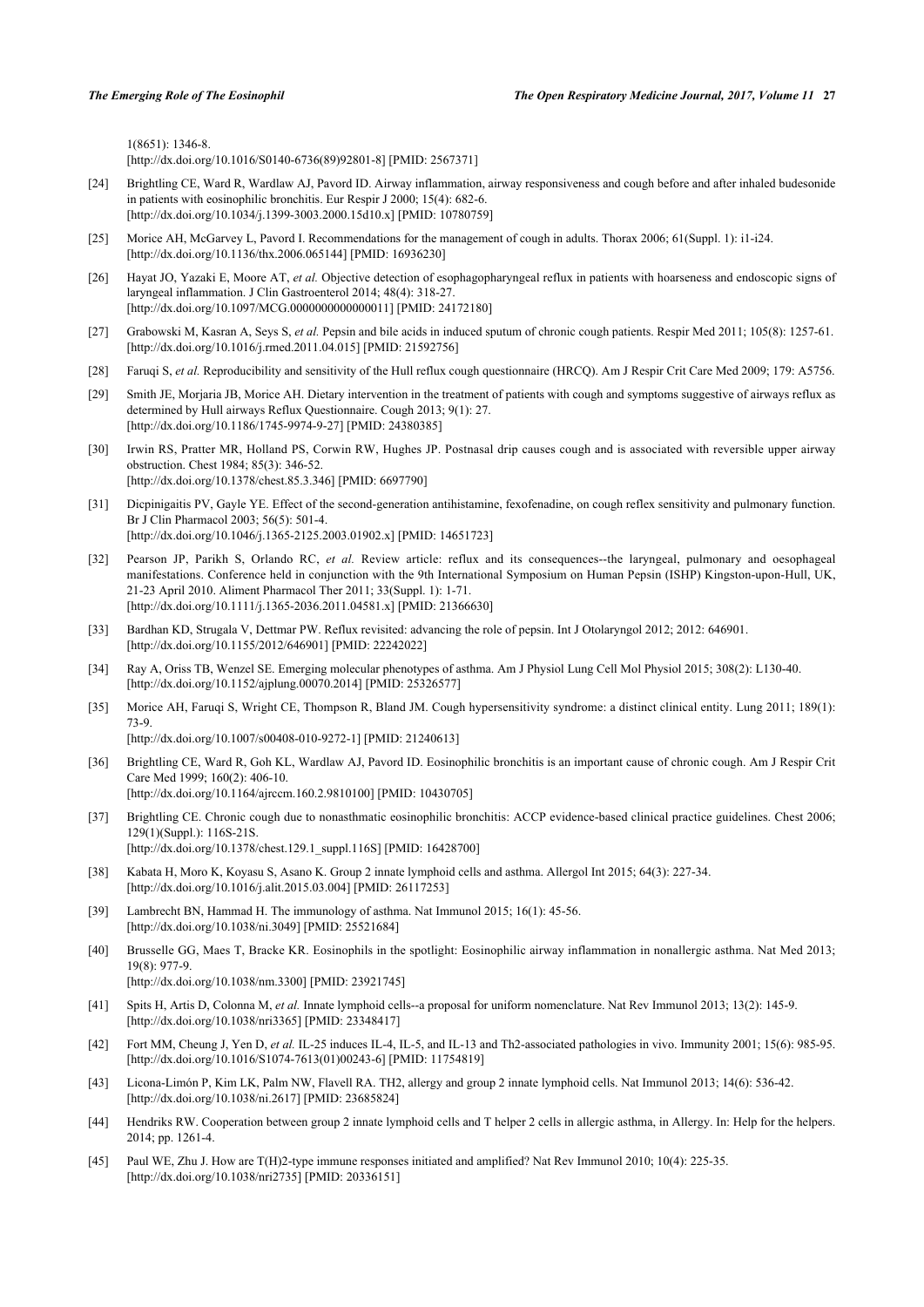#### **28** *The Open Respiratory Medicine Journal, 2017, Volume 11 Sadeghi and Morice*

- <span id="page-11-0"></span>[46] Hansbro PM, Kaiko GE, Foster PS. Cytokine/anti-cytokine therapy - novel treatments for asthma? Br J Pharmacol 2011; 163(1): 81-95. [\[http://dx.doi.org/10.1111/j.1476-5381.2011.01219.x\]](http://dx.doi.org/10.1111/j.1476-5381.2011.01219.x) [PMID: [21232048](http://www.ncbi.nlm.nih.gov/pubmed/21232048)]
- <span id="page-11-1"></span>[47] Hurst SD, Muchamuel T, Gorman DM, *et al.* New IL-17 family members promote Th1 or Th2 responses in the lung: in vivo function of the novel cytokine IL-25. J Immunol 2002; 169(1): 443-53. [\[http://dx.doi.org/10.4049/jimmunol.169.1.443\]](http://dx.doi.org/10.4049/jimmunol.169.1.443) [PMID: [12077275](http://www.ncbi.nlm.nih.gov/pubmed/12077275)]
- <span id="page-11-2"></span>[48] Fallon PG, Ballantyne SJ, Mangan NE, *et al.* Identification of an interleukin (IL)-25-dependent cell population that provides IL-4, IL-5, and IL-13 at the onset of helminth expulsion. J Exp Med 2006; 203(4): 1105-16. [\[http://dx.doi.org/10.1084/jem.20051615\]](http://dx.doi.org/10.1084/jem.20051615) [PMID: [16606668](http://www.ncbi.nlm.nih.gov/pubmed/16606668)]
- <span id="page-11-3"></span>[49] Walker JA, Barlow JL, McKenzie AN. Innate lymphoid cells--how did we miss them? Nat Rev Immunol 2013; 13(2): 75-87. [\[http://dx.doi.org/10.1038/nri3349\]](http://dx.doi.org/10.1038/nri3349) [PMID: [23292121](http://www.ncbi.nlm.nih.gov/pubmed/23292121)]
- <span id="page-11-4"></span>[50] Hoyler T, Klose CS, Souabni A, *et al.* The transcription factor GATA-3 controls cell fate and maintenance of type 2 innate lymphoid cells. Immunity 2012; 37(4): 634-48. [\[http://dx.doi.org/10.1016/j.immuni.2012.06.020\]](http://dx.doi.org/10.1016/j.immuni.2012.06.020) [PMID: [23063333](http://www.ncbi.nlm.nih.gov/pubmed/23063333)]
- <span id="page-11-5"></span>[51] Bousquet J, Chanez P, Lacoste JY, *et al.* Eosinophilic inflammation in asthma. N Engl J Med 1990; 323(15): 1033-9. [\[http://dx.doi.org/10.1056/NEJM199010113231505\]](http://dx.doi.org/10.1056/NEJM199010113231505) [PMID: [2215562](http://www.ncbi.nlm.nih.gov/pubmed/2215562)]
- <span id="page-11-6"></span>[52] Boot JD, Panzner P, Diamant Z. A critical appraisal of methods used in early clinical development of novel drugs for the treatment of asthma. Pulm Pharmacol Ther 2007; 20(3): 201-19. [\[http://dx.doi.org/10.1016/j.pupt.2006.02.001](http://dx.doi.org/10.1016/j.pupt.2006.02.001)] [PMID: [16584905\]](http://www.ncbi.nlm.nih.gov/pubmed/16584905)
- <span id="page-11-7"></span>[53] Korevaar DA, Westerhof GA, Wang J, *et al.* Diagnostic accuracy of minimally invasive markers for detection of airway eosinophilia in asthma: a systematic review and meta-analysis. Lancet Respir Med 2015; 3(4): 290-300. [\[http://dx.doi.org/10.1016/S2213-2600\(15\)00050-8\]](http://dx.doi.org/10.1016/S2213-2600(15)00050-8) [PMID: [25801413](http://www.ncbi.nlm.nih.gov/pubmed/25801413)]
- <span id="page-11-8"></span>[54] Paggiaro PL, Chanez P, Holz O, *et al.* Sputum induction. Eur Respir J Suppl 2002; 37: 3s-8s. [PMID: [12361361\]](http://www.ncbi.nlm.nih.gov/pubmed/12361361)
- <span id="page-11-9"></span>[55] Wagener AH, de Nijs SB, Lutter R, *et al.* External validation of blood eosinophils, FE(NO) and serum periostin as surrogates for sputum eosinophils in asthma. Thorax 2015; 70(2): 115-20. [\[http://dx.doi.org/10.1136/thoraxjnl-2014-205634](http://dx.doi.org/10.1136/thoraxjnl-2014-205634)] [PMID: [25422384\]](http://www.ncbi.nlm.nih.gov/pubmed/25422384)
- <span id="page-11-10"></span>[56] Zhang XY, Simpson JL, Powell H, *et al.* Full blood count parameters for the detection of asthma inflammatory phenotypes. Clin Exp Allergy 2014; 44(9): 1137-45. [\[http://dx.doi.org/10.1111/cea.12345](http://dx.doi.org/10.1111/cea.12345)] [PMID: [24849076](http://www.ncbi.nlm.nih.gov/pubmed/24849076)]
- <span id="page-11-11"></span>[57] Malinovschi A, Franseca J, Jacinto T, Alving K, Jamson C. Exhaled nitric oxide levels and blood eosinophil counts independently associate with wheeze and asthma events in National Health and Nutrition Examination Survey subjects. J Allergy Clin Immunol. Thorax 2013; 132(4): 821-7.
- <span id="page-11-12"></span>[58] Wouters EF, Reynaert NL, Dentener MA, Vernooy JH. Systemic and local inflammation in asthma and chronic obstructive pulmonary disease: is there a connection? Proc Am Thorac Soc 2009; 6(8): 638-47. [\[http://dx.doi.org/10.1513/pats.200907-073DP\]](http://dx.doi.org/10.1513/pats.200907-073DP) [PMID: [20008867](http://www.ncbi.nlm.nih.gov/pubmed/20008867)]
- <span id="page-11-13"></span>[59] Collins PD, Marleau S, Griffiths-Johnson DA, Jose PJ, Williams TJ. Cooperation between interleukin-5 and the chemokine eotaxin to induce eosinophil accumulation in vivo. J Exp Med 1995; 182(4): 1169-74. [\[http://dx.doi.org/10.1084/jem.182.4.1169\]](http://dx.doi.org/10.1084/jem.182.4.1169) [PMID: [7561691](http://www.ncbi.nlm.nih.gov/pubmed/7561691)]
- <span id="page-11-14"></span>[60] Katz LE, Gleich GJ, Hartley BF, Yancey SW, Ortega HG. Blood eosinophil count is a useful biomarker to identify patients with severe eosinophilic asthma. Ann Am Thorac Soc 2014; 11(4): 531-6. [\[http://dx.doi.org/10.1513/AnnalsATS.201310-354OC](http://dx.doi.org/10.1513/AnnalsATS.201310-354OC)] [PMID: [24606022\]](http://www.ncbi.nlm.nih.gov/pubmed/24606022)
- <span id="page-11-15"></span>[61] Cardinale F, de Benedictis FM, Muggeo V, *et al.* Exhaled nitric oxide, total serum IgE and allergic sensitization in childhood asthma and allergic rhinitis. Pediatr Allergy Immunol 2005; 16(3): 236-42. [\[http://dx.doi.org/10.1111/j.1399-3038.2005.00265.x\]](http://dx.doi.org/10.1111/j.1399-3038.2005.00265.x) [PMID: [15853953](http://www.ncbi.nlm.nih.gov/pubmed/15853953)]
- <span id="page-11-16"></span>[62] Gratziou C, Lignos M, Dassiou M, Roussos C. Influence of atopy on exhaled nitric oxide in patients with stable asthma and rhinitis. Eur Respir J 1999; 14(4): 897-901. [\[http://dx.doi.org/10.1034/j.1399-3003.1999.14d28.x\]](http://dx.doi.org/10.1034/j.1399-3003.1999.14d28.x) [PMID: [10573239](http://www.ncbi.nlm.nih.gov/pubmed/10573239)]
- <span id="page-11-17"></span>[63] Corren J, Lemanske RF, Hanania NA, *et al.* Lebrikizumab treatment in adults with asthma. N Engl J Med 2011; 365(12): 1088-98. [\[http://dx.doi.org/10.1056/NEJMoa1106469](http://dx.doi.org/10.1056/NEJMoa1106469)] [PMID: [21812663\]](http://www.ncbi.nlm.nih.gov/pubmed/21812663)
- <span id="page-11-18"></span>[64] Kharitonov SA, Donnelly LE, Montuschi P, Corradi M, Collins JV, Barnes PJ. Dose-dependent onset and cessation of action of inhaled budesonide on exhaled nitric oxide and symptoms in mild asthma. Thorax 2002; 57(10): 889-96. [\[http://dx.doi.org/10.1136/thorax.57.10.889](http://dx.doi.org/10.1136/thorax.57.10.889)] [PMID: [12324677\]](http://www.ncbi.nlm.nih.gov/pubmed/12324677)
- <span id="page-11-19"></span>[65] Sandrini A, Ferreira IM, Gutierrez C, Jardim JR, Zamel N, Chapman KR. Effect of montelukast on exhaled nitric oxide and nonvolatile markers of inflammation in mild asthma. Chest 2003; 124(4): 1334-40. [\[http://dx.doi.org/10.1378/chest.124.4.1334](http://dx.doi.org/10.1378/chest.124.4.1334)] [PMID: [14555563\]](http://www.ncbi.nlm.nih.gov/pubmed/14555563)
- <span id="page-11-20"></span>[66] Leuppi JD, Salome CM, Jenkins CR, *et al.* Markers of airway inflammation and airway hyperresponsiveness in patients with well-controlled asthma. Eur Respir J 2001; 18(3): 444-50.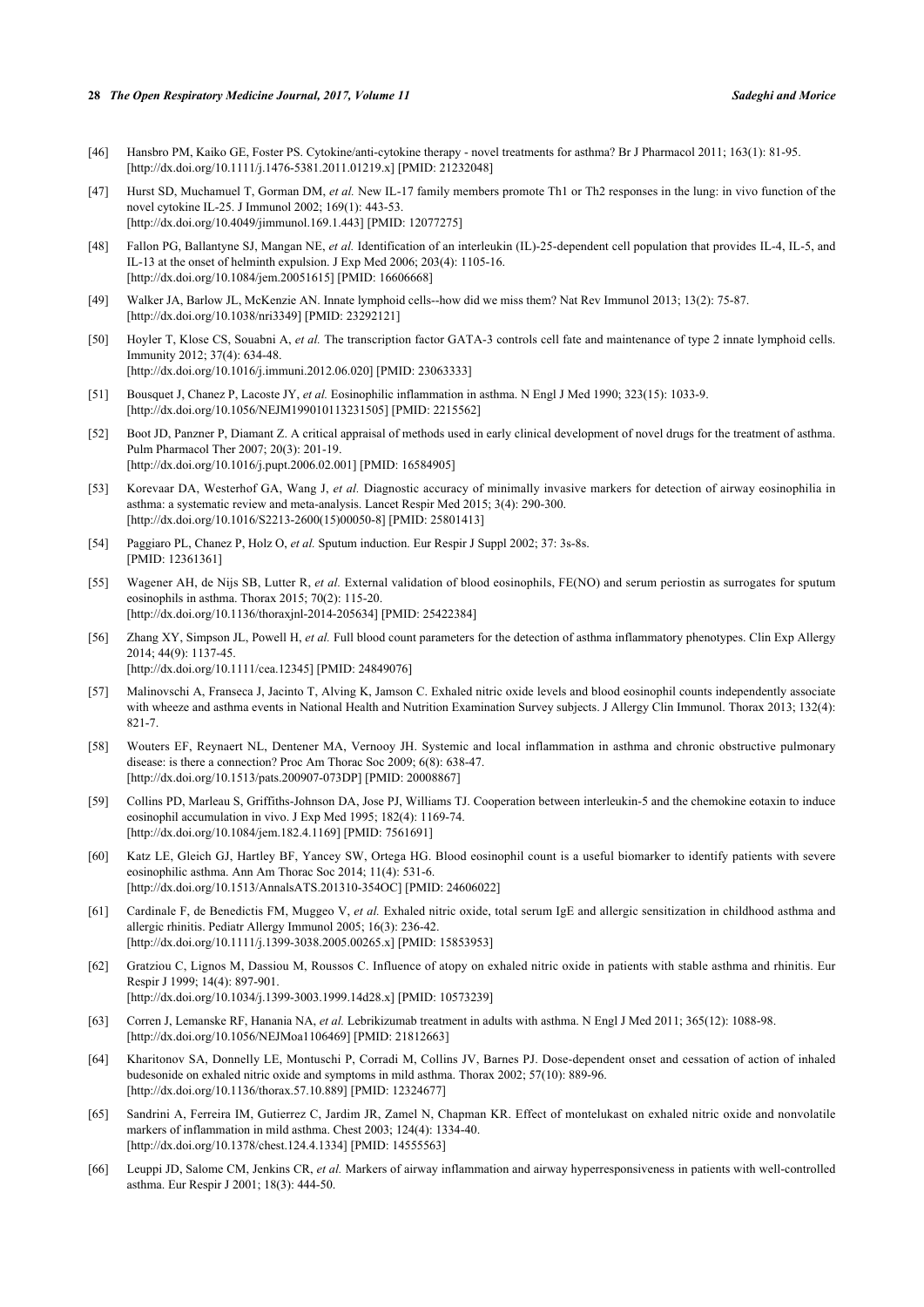[\[http://dx.doi.org/10.1183/09031936.01.00058601\]](http://dx.doi.org/10.1183/09031936.01.00058601) [PMID: [11589340](http://www.ncbi.nlm.nih.gov/pubmed/11589340)]

- <span id="page-12-0"></span>[67] Song WJ, Won HK, Moon SD, *et al.* Could Fractional Exhaled Nitric Oxide Test be Useful in Predicting Inhaled Corticosteroid Responsiveness in Chronic Cough? A Systematic Review. The Journal of Allergy and Clinical Immunology: In Practice 2017 Feb 28; 5(1): 135-43.
- <span id="page-12-1"></span>[68] Tintinger GR, *et al.* Montelukast: More than a Cysteinyl Leukotriene Receptor Antagonist? TheScientificWorldJournal 2010; 10(3): 2403-13. Dec 14

[\[http://dx.doi.org/10.1100/tsw.2010.229.\]](http://dx.doi.org/10.1100/tsw.2010.229.)

- <span id="page-12-2"></span>[69] Dicpinigaitis PV, Morice AH, Birring SS, *et al.* Antitussive drugs--past, present, and future. Pharmacol Rev 2014; 66(2): 468-512. [\[http://dx.doi.org/10.1124/pr.111.005116](http://dx.doi.org/10.1124/pr.111.005116)] [PMID: [24671376](http://www.ncbi.nlm.nih.gov/pubmed/24671376)]
- <span id="page-12-3"></span>[70] Cheriyan S, Greenberger PA, Patterson R. Outcome of cough variant asthma treated with inhaled steroids. Ann Allergy 1994; 73(6): 478-80. [PMID: [7998659\]](http://www.ncbi.nlm.nih.gov/pubmed/7998659)
- <span id="page-12-4"></span>[71] Irwin RS, Baumann MH, Bolser DC, *et al.* Diagnosis and management of cough executive summary: ACCP evidence-based clinical practice guidelines. Chest 2006; 129(1)(Suppl.): 1S-23S. [\[http://dx.doi.org/10.1378/chest.129.1\\_suppl.1S](http://dx.doi.org/10.1378/chest.129.1_suppl.1S)] [PMID: [16428686\]](http://www.ncbi.nlm.nih.gov/pubmed/16428686)
- <span id="page-12-5"></span>[72] BTS. British Thoracic Society (BTS), Asthma Guideline Quick Reference Guide. Available from: [https-www.brit-thoracic.org.pdf](http://192.168.111.2/oa/https-www.brit-thoracic.org.pdf) 2014.
- <span id="page-12-6"></span>[73] Doan T, Patterson R, Greenberger PA. Cough variant asthma: usefulness of a diagnostic-therapeutic trial with prednisone. Ann Allergy 1992; 69(6): 505-9. [PMID: [1471782\]](http://www.ncbi.nlm.nih.gov/pubmed/1471782)
- <span id="page-12-7"></span>[74] Gagro A, Aberle N, Rabatić S, Ajduk J, Jelacić J, Dekaris D. Effect of cysteinyl leukotriene receptor antagonist on CD11b and CD23 expression in asthmatic children. Clin Exp Allergy 2004; 34(6): 939-44. [\[http://dx.doi.org/10.1111/j.1365-2222.2004.01978.x\]](http://dx.doi.org/10.1111/j.1365-2222.2004.01978.x) [PMID: [15196283](http://www.ncbi.nlm.nih.gov/pubmed/15196283)]
- <span id="page-12-8"></span>[75] Holgate ST, Peters-Golden M, Panettieri RA, Henderson WR Jr. Roles of cysteinyl leukotrienes in airway inflammation, smooth muscle function, and remodeling. J Allergy Clin Immunol 2003; 111(1)(Suppl.): S18-34. [\[http://dx.doi.org/10.1067/mai.2003.25\]](http://dx.doi.org/10.1067/mai.2003.25) [PMID: [12532084](http://www.ncbi.nlm.nih.gov/pubmed/12532084)]
- <span id="page-12-9"></span>[76] Samuelsson B, Dahlén SE, Lindgren JA, Rouzer CA, Serhan CN. Leukotrienes and lipoxins: structures, biosynthesis, and biological effects. Science 1987; 237(4819): 1171-6. [\[http://dx.doi.org/10.1126/science.2820055](http://dx.doi.org/10.1126/science.2820055)] [PMID: [2820055\]](http://www.ncbi.nlm.nih.gov/pubmed/2820055)
- <span id="page-12-10"></span>[77] Niimi A. Cough, asthma, and cysteinyl-leukotrienes. Pulm Pharmacol Ther 2013; 26(5): 514-9. [\[http://dx.doi.org/10.1016/j.pupt.2013.06.003](http://dx.doi.org/10.1016/j.pupt.2013.06.003)] [PMID: [23774534\]](http://www.ncbi.nlm.nih.gov/pubmed/23774534)
- <span id="page-12-11"></span>[78] Thivierge M, Stanková J, Rola-Pleszczynski M. IL-13 and IL-4 up-regulate cysteinyl leukotriene 1 receptor expression in human monocytes and macrophages. J Immunol 2001; 167(5): 2855-60. [\[http://dx.doi.org/10.4049/jimmunol.167.5.2855\]](http://dx.doi.org/10.4049/jimmunol.167.5.2855) [PMID: [11509632](http://www.ncbi.nlm.nih.gov/pubmed/11509632)]
- <span id="page-12-12"></span>[79] Xue L, Barrow A, Fleming VM, *et al.* Leukotriene E4 activates human Th2 cells for exaggerated proinflammatory cytokine production in response to prostaglandin D2. J Immunol 2012; 188(2): 694-702. [\[http://dx.doi.org/10.4049/jimmunol.1102474\]](http://dx.doi.org/10.4049/jimmunol.1102474) [PMID: [22174450](http://www.ncbi.nlm.nih.gov/pubmed/22174450)]
- <span id="page-12-13"></span>[80] Doherty TA, Khorram N, Lund S, Mehta AK, Croft M, Broide DH. Lung type 2 innate lymphoid cells express cysteinyl leukotriene receptor 1, which regulates TH2 cytokine production. J Allergy Clin Immunol 2013; 132(1): 205-13. [\[http://dx.doi.org/10.1016/j.jaci.2013.03.048\]](http://dx.doi.org/10.1016/j.jaci.2013.03.048) [PMID: [23688412](http://www.ncbi.nlm.nih.gov/pubmed/23688412)]
- <span id="page-12-14"></span>[81] Ritter S, et al. Reduction of eosinophil counts by montelukast in double-blind, randomized, placebo-controlled studies of seasonal allergic rhinitis. J Allergy Clin Immunol 2002; 109(1)(Suppl. 1): S240. [\[http://dx.doi.org/10.1016/S0091-6749\(02\)81864-4\]](http://dx.doi.org/10.1016/S0091-6749(02)81864-4)
- <span id="page-12-15"></span>[82] Ramsay CF, Sullivan P, Gizycki M, *et al.* Montelukast and bronchial inflammation in asthma: a randomised, double-blind placebo-controlled trial. Respir Med 2009; 103(7): 995-1003. [\[http://dx.doi.org/10.1016/j.rmed.2009.01.019](http://dx.doi.org/10.1016/j.rmed.2009.01.019)] [PMID: [19249198](http://www.ncbi.nlm.nih.gov/pubmed/19249198)]
- <span id="page-12-16"></span>[83] Kita T, Fujimura M, Ogawa H, *et al.* Antitussive effects of the leukotriene receptor antagonist montelukast in patients with cough variant asthma and atopic cough. Allergol Int 2010; 59(2): 185-92. [\[http://dx.doi.org/10.2332/allergolint.09-OA-0112\]](http://dx.doi.org/10.2332/allergolint.09-OA-0112) [PMID: [20299826](http://www.ncbi.nlm.nih.gov/pubmed/20299826)]
- <span id="page-12-17"></span>[84] Spector SL, Tan RA. Effectiveness of montelukast in the treatment of cough variant asthma. Ann Allergy Asthma Immunol 2004; 93(3): 232-6. [\[http://dx.doi.org/10.1016/S1081-1206\(10\)61493-7\]](http://dx.doi.org/10.1016/S1081-1206(10)61493-7) [PMID: [15478381](http://www.ncbi.nlm.nih.gov/pubmed/15478381)]
- <span id="page-12-18"></span>[85] Shimoda TT, *et al.* Efficacy of Airway Anti-Inflammatory Treatments Evaluated with Airway Inflammation Markers in Patients with Cough Variant Asthma: Budesonide versus Montelukast. J Allergy Clin Immunol 2006; 117(2)(Suppl.): S176. [\[http://dx.doi.org/10.1016/j.jaci.2005.12.702\]](http://dx.doi.org/10.1016/j.jaci.2005.12.702)
- <span id="page-12-19"></span>[86] Mincheva RK, Kralimarkova TZ, Rasheva M, *et al.* A real - life observational pilot study to evaluate the effects of two-week treatment with montelukast in patients with chronic cough. Cough 2014; 10(1): 2. [\[http://dx.doi.org/10.1186/1745-9974-10-2\]](http://dx.doi.org/10.1186/1745-9974-10-2) [PMID: [24649919](http://www.ncbi.nlm.nih.gov/pubmed/24649919)]